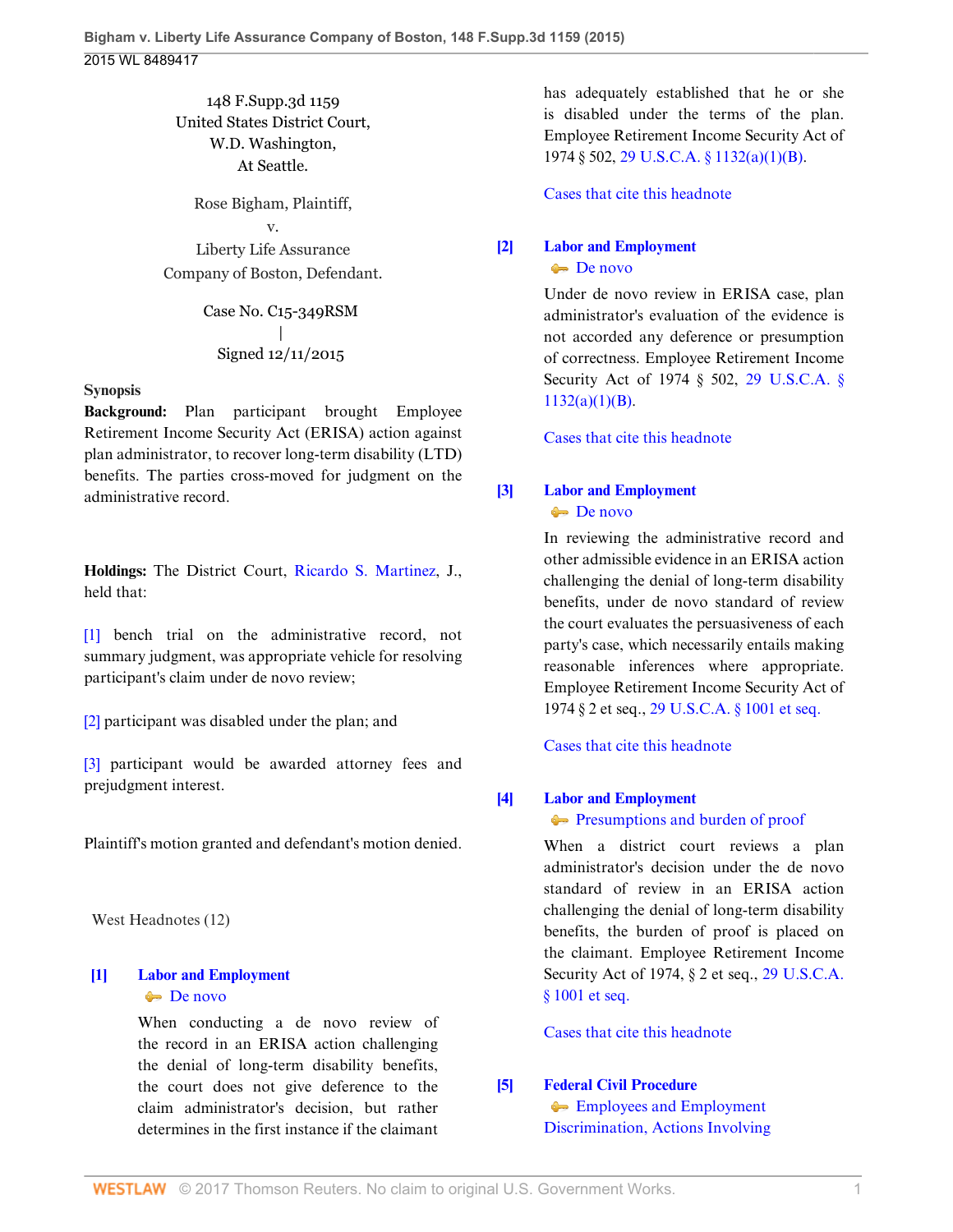# **[Labor and Employment](http://www.westlaw.com/Browse/Home/KeyNumber/231H/View.html?docGuid=I65954630a08e11e5b10893af99153f48&originationContext=document&vr=3.0&rs=cblt1.0&transitionType=DocumentItem&contextData=(sc.UserEnteredCitation))**

**[De novo](http://www.westlaw.com/Browse/Home/KeyNumber/231Hk686/View.html?docGuid=I65954630a08e11e5b10893af99153f48&originationContext=document&vr=3.0&rs=cblt1.0&transitionType=DocumentItem&contextData=(sc.UserEnteredCitation))** 

A bench trial on the administrative record, rather than summary judgment, was appropriate vehicle for resolving plan participant's ERISA claim for long-term disability (LTD) benefits under a de novo standard of review, since trial on the administrative record permitted court to make factual findings, evaluate credibility, and weigh evidence. [Fed. R. Civ. P. 52;](http://www.westlaw.com/Link/Document/FullText?findType=L&pubNum=1000600&cite=USFRCPR52&originatingDoc=I65954630a08e11e5b10893af99153f48&refType=LQ&originationContext=document&vr=3.0&rs=cblt1.0&transitionType=DocumentItem&contextData=(sc.UserEnteredCitation)) Employee Retirement Income Security Act of 1974, § 2 et seq., [29 U.S.C.A. § 1001 et seq.](http://www.westlaw.com/Link/Document/FullText?findType=L&pubNum=1000546&cite=29USCAS1001&originatingDoc=I65954630a08e11e5b10893af99153f48&refType=LQ&originationContext=document&vr=3.0&rs=cblt1.0&transitionType=DocumentItem&contextData=(sc.UserEnteredCitation))

[Cases that cite this headnote](http://www.westlaw.com/Link/RelatedInformation/DocHeadnoteLink?docGuid=I65954630a08e11e5b10893af99153f48&headnoteId=203778352301220160817104501&originationContext=document&vr=3.0&rs=cblt1.0&transitionType=CitingReferences&contextData=(sc.UserEnteredCitation))

# <span id="page-1-1"></span>**[\[6\]](#page-2-6) [Labor and Employment](http://www.westlaw.com/Browse/Home/KeyNumber/231H/View.html?docGuid=I65954630a08e11e5b10893af99153f48&originationContext=document&vr=3.0&rs=cblt1.0&transitionType=DocumentItem&contextData=(sc.UserEnteredCitation))**

#### [De novo](http://www.westlaw.com/Browse/Home/KeyNumber/231Hk686/View.html?docGuid=I65954630a08e11e5b10893af99153f48&originationContext=document&vr=3.0&rs=cblt1.0&transitionType=DocumentItem&contextData=(sc.UserEnteredCitation))

The de novo standard of review in an ERISA case requires the court to make findings of fact and weigh the evidence. Employee Retirement Income Security Act of 1974, § 2 et seq., [29](http://www.westlaw.com/Link/Document/FullText?findType=L&pubNum=1000546&cite=29USCAS1001&originatingDoc=I65954630a08e11e5b10893af99153f48&refType=LQ&originationContext=document&vr=3.0&rs=cblt1.0&transitionType=DocumentItem&contextData=(sc.UserEnteredCitation)) [U.S.C.A. § 1001 et seq.](http://www.westlaw.com/Link/Document/FullText?findType=L&pubNum=1000546&cite=29USCAS1001&originatingDoc=I65954630a08e11e5b10893af99153f48&refType=LQ&originationContext=document&vr=3.0&rs=cblt1.0&transitionType=DocumentItem&contextData=(sc.UserEnteredCitation))

[Cases that cite this headnote](http://www.westlaw.com/Link/RelatedInformation/DocHeadnoteLink?docGuid=I65954630a08e11e5b10893af99153f48&headnoteId=203778352300120160817104501&originationContext=document&vr=3.0&rs=cblt1.0&transitionType=CitingReferences&contextData=(sc.UserEnteredCitation))

# <span id="page-1-2"></span>**[\[7\]](#page-3-0) [Labor and Employment](http://www.westlaw.com/Browse/Home/KeyNumber/231H/View.html?docGuid=I65954630a08e11e5b10893af99153f48&originationContext=document&vr=3.0&rs=cblt1.0&transitionType=DocumentItem&contextData=(sc.UserEnteredCitation))**

#### [De novo](http://www.westlaw.com/Browse/Home/KeyNumber/231Hk686/View.html?docGuid=I65954630a08e11e5b10893af99153f48&originationContext=document&vr=3.0&rs=cblt1.0&transitionType=DocumentItem&contextData=(sc.UserEnteredCitation))

When conducting a de novo review of the record in an ERISA action challenging the denial of long-term disability benefits, the court does not give deference to the claim administrator's decision, but rather determines in the first instance if the claimant has adequately established that he or she is disabled under the terms of the plan. [Fed.](http://www.westlaw.com/Link/Document/FullText?findType=L&pubNum=1000600&cite=USFRCPR52&originatingDoc=I65954630a08e11e5b10893af99153f48&refType=LQ&originationContext=document&vr=3.0&rs=cblt1.0&transitionType=DocumentItem&contextData=(sc.UserEnteredCitation)) [R. Civ. P. 52;](http://www.westlaw.com/Link/Document/FullText?findType=L&pubNum=1000600&cite=USFRCPR52&originatingDoc=I65954630a08e11e5b10893af99153f48&refType=LQ&originationContext=document&vr=3.0&rs=cblt1.0&transitionType=DocumentItem&contextData=(sc.UserEnteredCitation)) Employee Retirement Income Security Act of 1974, § 2 et seq., [29 U.S.C.A.](http://www.westlaw.com/Link/Document/FullText?findType=L&pubNum=1000546&cite=29USCAS1001&originatingDoc=I65954630a08e11e5b10893af99153f48&refType=LQ&originationContext=document&vr=3.0&rs=cblt1.0&transitionType=DocumentItem&contextData=(sc.UserEnteredCitation)) [§ 1001 et seq.](http://www.westlaw.com/Link/Document/FullText?findType=L&pubNum=1000546&cite=29USCAS1001&originatingDoc=I65954630a08e11e5b10893af99153f48&refType=LQ&originationContext=document&vr=3.0&rs=cblt1.0&transitionType=DocumentItem&contextData=(sc.UserEnteredCitation))

#### [Cases that cite this headnote](http://www.westlaw.com/Link/RelatedInformation/DocHeadnoteLink?docGuid=I65954630a08e11e5b10893af99153f48&headnoteId=203778352300220160817104501&originationContext=document&vr=3.0&rs=cblt1.0&transitionType=CitingReferences&contextData=(sc.UserEnteredCitation))

#### <span id="page-1-0"></span>**[\[8\]](#page-6-0) [Insurance](http://www.westlaw.com/Browse/Home/KeyNumber/217/View.html?docGuid=I65954630a08e11e5b10893af99153f48&originationContext=document&vr=3.0&rs=cblt1.0&transitionType=DocumentItem&contextData=(sc.UserEnteredCitation))**

[Weight and sufficiency](http://www.westlaw.com/Browse/Home/KeyNumber/217k2578/View.html?docGuid=I65954630a08e11e5b10893af99153f48&originationContext=document&vr=3.0&rs=cblt1.0&transitionType=DocumentItem&contextData=(sc.UserEnteredCitation))

# **[Labor and Employment](http://www.westlaw.com/Browse/Home/KeyNumber/231H/View.html?docGuid=I65954630a08e11e5b10893af99153f48&originationContext=document&vr=3.0&rs=cblt1.0&transitionType=DocumentItem&contextData=(sc.UserEnteredCitation))**

 $\rightarrow$  [Disability claims](http://www.westlaw.com/Browse/Home/KeyNumber/231Hk696(2)/View.html?docGuid=I65954630a08e11e5b10893af99153f48&originationContext=document&vr=3.0&rs=cblt1.0&transitionType=DocumentItem&contextData=(sc.UserEnteredCitation))

Plan participant was unable to perform, as result of illness or disease characterized by

persistent widespread musculoskeletal pain, muscle stiffness, severe fatigue, and disruption of cognitive function associated with fibromyalgia and other chronic conditions, the responsibilities she was normally required to perform in her job as security technical program manager, and thus she was disabled within meaning of ERISA-governed long-term disability (LTD) plan; treating physicians concluded that her condition made it impossible for participant to perform complex tasks associated with her position, and surveillance video showing participant driving car short distances, picking up her dog, and walking along a trail for short period of time neither proved nor disproved her claims regarding her symptoms. Employee Retirement Income Security Act of 1974, § 2 et seq., [29 U.S.C.A. § 1001 et seq.](http://www.westlaw.com/Link/Document/FullText?findType=L&pubNum=1000546&cite=29USCAS1001&originatingDoc=I65954630a08e11e5b10893af99153f48&refType=LQ&originationContext=document&vr=3.0&rs=cblt1.0&transitionType=DocumentItem&contextData=(sc.UserEnteredCitation))

[Cases that cite this headnote](http://www.westlaw.com/Link/RelatedInformation/DocHeadnoteLink?docGuid=I65954630a08e11e5b10893af99153f48&headnoteId=203778352300720160817104501&originationContext=document&vr=3.0&rs=cblt1.0&transitionType=CitingReferences&contextData=(sc.UserEnteredCitation))

# <span id="page-1-3"></span>**[\[9\]](#page-8-0) [Interest](http://www.westlaw.com/Browse/Home/KeyNumber/219/View.html?docGuid=I65954630a08e11e5b10893af99153f48&originationContext=document&vr=3.0&rs=cblt1.0&transitionType=DocumentItem&contextData=(sc.UserEnteredCitation))**

### $\blacklozenge$  [Labor relations and employment](http://www.westlaw.com/Browse/Home/KeyNumber/219k39(2.40)/View.html?docGuid=I65954630a08e11e5b10893af99153f48&originationContext=document&vr=3.0&rs=cblt1.0&transitionType=DocumentItem&contextData=(sc.UserEnteredCitation))

A district court may award prejudgment interest in ERISA cases to compensate a plaintiff for the loss she incurred as a result of the defendant's nonpayment of benefits. Employee Retirement Income Security Act of 1974, § 2 et seq., [29 U.S.C.A. § 1001 et seq.](http://www.westlaw.com/Link/Document/FullText?findType=L&pubNum=1000546&cite=29USCAS1001&originatingDoc=I65954630a08e11e5b10893af99153f48&refType=LQ&originationContext=document&vr=3.0&rs=cblt1.0&transitionType=DocumentItem&contextData=(sc.UserEnteredCitation))

[1 Cases that cite this headnote](http://www.westlaw.com/Link/RelatedInformation/DocHeadnoteLink?docGuid=I65954630a08e11e5b10893af99153f48&headnoteId=203778352300820160817104501&originationContext=document&vr=3.0&rs=cblt1.0&transitionType=CitingReferences&contextData=(sc.UserEnteredCitation))

# <span id="page-1-4"></span>**[\[10\]](#page-8-1) [Interest](http://www.westlaw.com/Browse/Home/KeyNumber/219/View.html?docGuid=I65954630a08e11e5b10893af99153f48&originationContext=document&vr=3.0&rs=cblt1.0&transitionType=DocumentItem&contextData=(sc.UserEnteredCitation))**

**[Prejudgment Interest in General](http://www.westlaw.com/Browse/Home/KeyNumber/219k39(2.5)/View.html?docGuid=I65954630a08e11e5b10893af99153f48&originationContext=document&vr=3.0&rs=cblt1.0&transitionType=DocumentItem&contextData=(sc.UserEnteredCitation))** 

#### **[Interest](http://www.westlaw.com/Browse/Home/KeyNumber/219/View.html?docGuid=I65954630a08e11e5b10893af99153f48&originationContext=document&vr=3.0&rs=cblt1.0&transitionType=DocumentItem&contextData=(sc.UserEnteredCitation))**

### $\rightarrow$  [Discretion in general](http://www.westlaw.com/Browse/Home/KeyNumber/219k39(2.10)/View.html?docGuid=I65954630a08e11e5b10893af99153f48&originationContext=document&vr=3.0&rs=cblt1.0&transitionType=DocumentItem&contextData=(sc.UserEnteredCitation))

Whether to award prejudgment interest is a question of fairness, lying within the court's sound discretion, to be answered by balancing the equities. Employee Retirement Income Security Act of 1974, § 2 et seq., [29 U.S.C.A.](http://www.westlaw.com/Link/Document/FullText?findType=L&pubNum=1000546&cite=29USCAS1001&originatingDoc=I65954630a08e11e5b10893af99153f48&refType=LQ&originationContext=document&vr=3.0&rs=cblt1.0&transitionType=DocumentItem&contextData=(sc.UserEnteredCitation)) [§ 1001 et seq.](http://www.westlaw.com/Link/Document/FullText?findType=L&pubNum=1000546&cite=29USCAS1001&originatingDoc=I65954630a08e11e5b10893af99153f48&refType=LQ&originationContext=document&vr=3.0&rs=cblt1.0&transitionType=DocumentItem&contextData=(sc.UserEnteredCitation))

[1 Cases that cite this headnote](http://www.westlaw.com/Link/RelatedInformation/DocHeadnoteLink?docGuid=I65954630a08e11e5b10893af99153f48&headnoteId=203778352300920160817104501&originationContext=document&vr=3.0&rs=cblt1.0&transitionType=CitingReferences&contextData=(sc.UserEnteredCitation))

# <span id="page-1-5"></span>**[\[11\]](#page-8-2) [Interest](http://www.westlaw.com/Browse/Home/KeyNumber/219/View.html?docGuid=I65954630a08e11e5b10893af99153f48&originationContext=document&vr=3.0&rs=cblt1.0&transitionType=DocumentItem&contextData=(sc.UserEnteredCitation))**

• [Computation of rate in general](http://www.westlaw.com/Browse/Home/KeyNumber/219k31/View.html?docGuid=I65954630a08e11e5b10893af99153f48&originationContext=document&vr=3.0&rs=cblt1.0&transitionType=DocumentItem&contextData=(sc.UserEnteredCitation))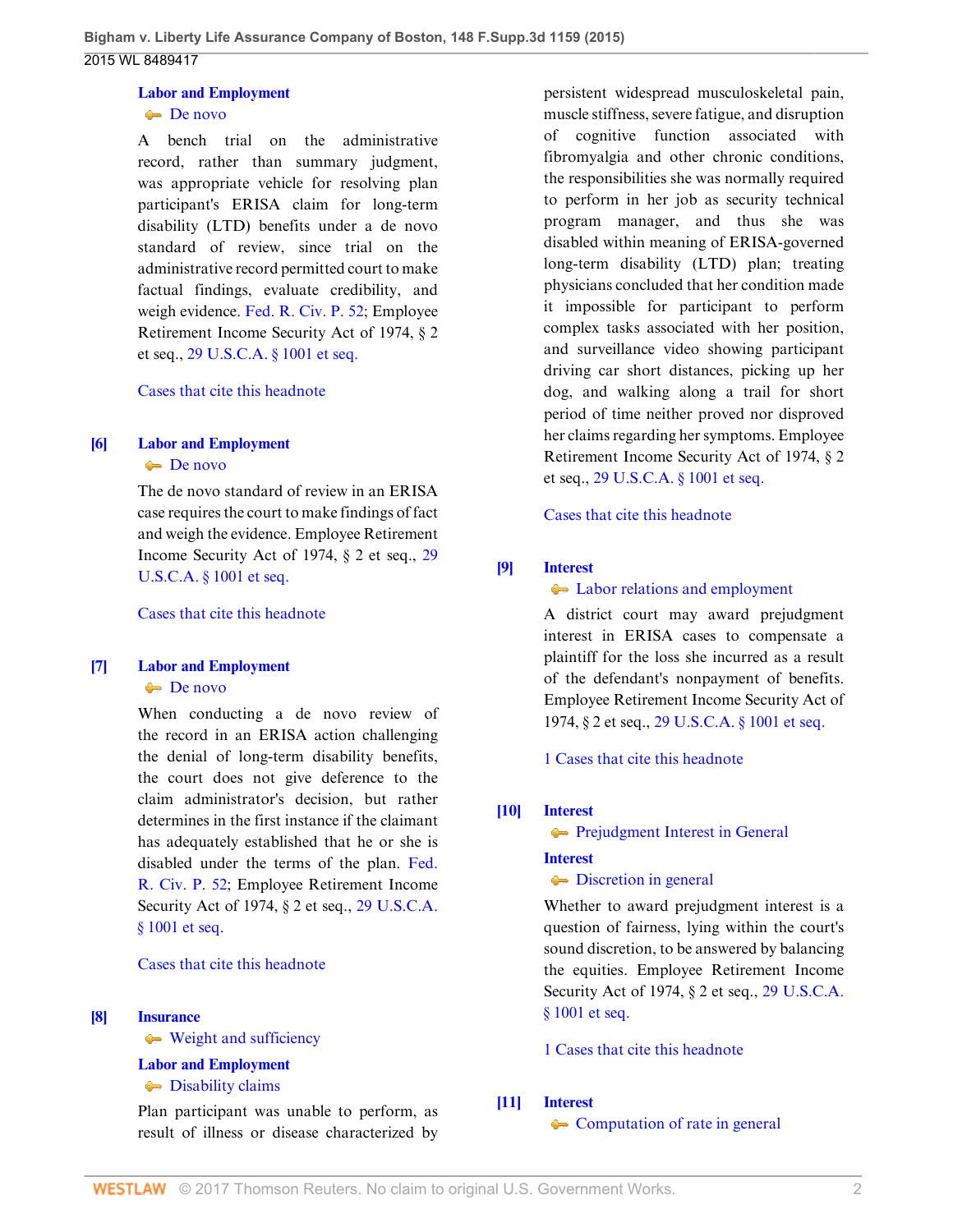Generally, the interest rate proscribed for post-judgment interest is appropriate for fixing the rate of pre-judgment interest unless the trial judge finds, on substantial evidence, that the equities of that particular case require a different rate. [28 U.S.C.A. § 1961](http://www.westlaw.com/Link/Document/FullText?findType=L&pubNum=1000546&cite=28USCAS1961&originatingDoc=I65954630a08e11e5b10893af99153f48&refType=LQ&originationContext=document&vr=3.0&rs=cblt1.0&transitionType=DocumentItem&contextData=(sc.UserEnteredCitation)).

[1 Cases that cite this headnote](http://www.westlaw.com/Link/RelatedInformation/DocHeadnoteLink?docGuid=I65954630a08e11e5b10893af99153f48&headnoteId=203778352301020160817104501&originationContext=document&vr=3.0&rs=cblt1.0&transitionType=CitingReferences&contextData=(sc.UserEnteredCitation))

<span id="page-2-0"></span>**[\[12\]](#page-8-3) [Interest](http://www.westlaw.com/Browse/Home/KeyNumber/219/View.html?docGuid=I65954630a08e11e5b10893af99153f48&originationContext=document&vr=3.0&rs=cblt1.0&transitionType=DocumentItem&contextData=(sc.UserEnteredCitation))**

 $\leftarrow$  [Labor relations and employment](http://www.westlaw.com/Browse/Home/KeyNumber/219k39(2.40)/View.html?docGuid=I65954630a08e11e5b10893af99153f48&originationContext=document&vr=3.0&rs=cblt1.0&transitionType=DocumentItem&contextData=(sc.UserEnteredCitation))

#### **[Labor and Employment](http://www.westlaw.com/Browse/Home/KeyNumber/231H/View.html?docGuid=I65954630a08e11e5b10893af99153f48&originationContext=document&vr=3.0&rs=cblt1.0&transitionType=DocumentItem&contextData=(sc.UserEnteredCitation))**

[Actions to recover benefits](http://www.westlaw.com/Browse/Home/KeyNumber/231Hk717/View.html?docGuid=I65954630a08e11e5b10893af99153f48&originationContext=document&vr=3.0&rs=cblt1.0&transitionType=DocumentItem&contextData=(sc.UserEnteredCitation))

Attorney fees and prejudgment interest on unpaid long-term disability (LTD) benefits from beginning of participant's eligibility through 24-month period prescribed in the LTD plan, would be awarded to plan participant in ERISA action, where participant was found to be disabled within meaning of the LTD plan. [28 U.S.C.A. § 1961;](http://www.westlaw.com/Link/Document/FullText?findType=L&pubNum=1000546&cite=28USCAS1961&originatingDoc=I65954630a08e11e5b10893af99153f48&refType=LQ&originationContext=document&vr=3.0&rs=cblt1.0&transitionType=DocumentItem&contextData=(sc.UserEnteredCitation)) Employee Retirement Income Security Act of 1974 § 502, [29 U.S.C.A. § 1132\(g\)\(1\).](http://www.westlaw.com/Link/Document/FullText?findType=L&pubNum=1000546&cite=29USCAS1132&originatingDoc=I65954630a08e11e5b10893af99153f48&refType=SP&originationContext=document&vr=3.0&rs=cblt1.0&transitionType=DocumentItem&contextData=(sc.UserEnteredCitation)#co_pp_4d690000c9482)

[Cases that cite this headnote](http://www.westlaw.com/Link/RelatedInformation/DocHeadnoteLink?docGuid=I65954630a08e11e5b10893af99153f48&headnoteId=203778352301120160817104501&originationContext=document&vr=3.0&rs=cblt1.0&transitionType=CitingReferences&contextData=(sc.UserEnteredCitation))

#### **Attorneys and Law Firms**

**\*1160** [Melton L. Crawford](http://www.westlaw.com/Link/Document/FullText?findType=h&pubNum=176284&cite=0168090501&originatingDoc=I65954630a08e11e5b10893af99153f48&refType=RQ&originationContext=document&vr=3.0&rs=cblt1.0&transitionType=DocumentItem&contextData=(sc.UserEnteredCitation)), Law Office of Mel Crawford, Seattle, WA, for Plaintiff.

[Katherine S. Somervell,](http://www.westlaw.com/Link/Document/FullText?findType=h&pubNum=176284&cite=0136047901&originatingDoc=I65954630a08e11e5b10893af99153f48&refType=RQ&originationContext=document&vr=3.0&rs=cblt1.0&transitionType=DocumentItem&contextData=(sc.UserEnteredCitation)) Bullivant Houser Bailey PC, Portland, OR, [Kristi Favard](http://www.westlaw.com/Link/Document/FullText?findType=h&pubNum=176284&cite=0334332001&originatingDoc=I65954630a08e11e5b10893af99153f48&refType=RQ&originationContext=document&vr=3.0&rs=cblt1.0&transitionType=DocumentItem&contextData=(sc.UserEnteredCitation)), Anderson Hunter Law Firm, Everett, WA, for Defendant.

# **\*1161** ORDER GRANTING PLAINTIFF'S MOTION FOR JUDGMENT UNDER [FRCP](http://www.westlaw.com/Link/Document/FullText?findType=L&pubNum=1000600&cite=USFRCPR52&originatingDoc=I65954630a08e11e5b10893af99153f48&refType=LQ&originationContext=document&vr=3.0&rs=cblt1.0&transitionType=DocumentItem&contextData=(sc.UserEnteredCitation)) [52](http://www.westlaw.com/Link/Document/FullText?findType=L&pubNum=1000600&cite=USFRCPR52&originatingDoc=I65954630a08e11e5b10893af99153f48&refType=LQ&originationContext=document&vr=3.0&rs=cblt1.0&transitionType=DocumentItem&contextData=(sc.UserEnteredCitation)) AND DENYING DEFENDANT'S CROSS MOTION FOR JUDGMENT UNDER [FRCP 52](http://www.westlaw.com/Link/Document/FullText?findType=L&pubNum=1000600&cite=USFRCPR52&originatingDoc=I65954630a08e11e5b10893af99153f48&refType=LQ&originationContext=document&vr=3.0&rs=cblt1.0&transitionType=DocumentItem&contextData=(sc.UserEnteredCitation))

[RICARDO S. MARTINEZ,](http://www.westlaw.com/Link/Document/FullText?findType=h&pubNum=176284&cite=0170130101&originatingDoc=I65954630a08e11e5b10893af99153f48&refType=RQ&originationContext=document&vr=3.0&rs=cblt1.0&transitionType=DocumentItem&contextData=(sc.UserEnteredCitation)) UNITED STATES DISTRICT JUDGE

# <span id="page-2-4"></span><span id="page-2-3"></span><span id="page-2-2"></span><span id="page-2-1"></span>**I. INTRODUCTION**

on Cross Motions filed by Plaintiff Rose Bigham and Defendant Liberty Life Assurance Company Of Boston ("Liberty Life"), seeking a final judgment from this Court under [Federal Rule of Civil Procedure 52](http://www.westlaw.com/Link/Document/FullText?findType=L&pubNum=1000600&cite=USFRCPR52&originatingDoc=I65954630a08e11e5b10893af99153f48&refType=LQ&originationContext=document&vr=3.0&rs=cblt1.0&transitionType=DocumentItem&contextData=(sc.UserEnteredCitation)) based on an administrative record created in an underlying Employee Retirement Income Security Act ("ERISA") dispute. Dkt. ##10 and 24. Plaintiff brings this action under ERISA, [29 U.S.C. § 1001](http://www.westlaw.com/Link/Document/FullText?findType=L&pubNum=1000546&cite=29USCAS1001&originatingDoc=I65954630a08e11e5b10893af99153f48&refType=LQ&originationContext=document&vr=3.0&rs=cblt1.0&transitionType=DocumentItem&contextData=(sc.UserEnteredCitation)) *et seq.* to recover long-term disability ("LTD") benefits under the Liberty Life Long-Term Disability Plan ("LTD Plan"). Ms. Bigham, who worked as a Security Technical Program Manager for Amazon, LLC ("Amazon"), argues that she is disabled under the terms of the LTD Plan due to "chronic intractable pain, [fibromyalgia](http://www.westlaw.com/Link/Document/FullText?entityType=disease&entityId=Ic21f0856475411db9765f9243f53508a&originationContext=document&transitionType=DocumentItem&contextData=(sc.Default)&vr=3.0&rs=cblt1.0), seronegative [spondyloarthropathy](http://www.westlaw.com/Link/Document/FullText?entityType=disease&entityId=Ibe3ff8f0475411db9765f9243f53508a&originationContext=document&transitionType=DocumentItem&contextData=(sc.Default)&vr=3.0&rs=cblt1.0), cervical and [lumbar degenerative disc disease,](http://www.westlaw.com/Link/Document/FullText?entityType=disease&entityId=Iabd576a4475411db9765f9243f53508a&originationContext=document&transitionType=DocumentItem&contextData=(sc.Default)&vr=3.0&rs=cblt1.0)" and related conditions. Dkt. #10 at 1-2. Liberty Life argues that medical evidence and post-diagnosis surveillance do not establish that Ms. Bigham is disabled or otherwise unable to perform her own occupation. For the reasons set forth below, the Court concludes that Ms. Bigham is entitled to long-term disability benefits under the terms of the LTD Plan. The Court remands to Liberty Life the issue of extending benefits beyond the 24-month period prescribed for "own occupation" benefits.

#### **II. PROCEDURAL ISSUES**

<span id="page-2-5"></span>**[\[5](#page-0-0)]** Before turning to the merits of the parties' arguments, the Court must determine whether it is appropriate to resolve this case on the parties' cross motions for judgment under [Rule 52](http://www.westlaw.com/Link/Document/FullText?findType=L&pubNum=1000600&cite=USFRCPR52&originatingDoc=I65954630a08e11e5b10893af99153f48&refType=LQ&originationContext=document&vr=3.0&rs=cblt1.0&transitionType=DocumentItem&contextData=(sc.UserEnteredCitation)) (Dkt.  $\# \# 10$  and 24) as opposed to summary judgment under Rule 56. The answer depends on what standard of review the court applies. *See [Firestone Tire](http://www.westlaw.com/Link/Document/FullText?findType=Y&serNum=1989026578&pubNum=0000708&originatingDoc=I65954630a08e11e5b10893af99153f48&refType=RP&originationContext=document&vr=3.0&rs=cblt1.0&transitionType=DocumentItem&contextData=(sc.UserEnteredCitation)) & Rubber Co. v. Bruch*[, 489 U.S. 101, 109, 109 S.Ct. 948,](http://www.westlaw.com/Link/Document/FullText?findType=Y&serNum=1989026578&pubNum=0000708&originatingDoc=I65954630a08e11e5b10893af99153f48&refType=RP&originationContext=document&vr=3.0&rs=cblt1.0&transitionType=DocumentItem&contextData=(sc.UserEnteredCitation)) [103 L.Ed.2d 80 \(1989\)](http://www.westlaw.com/Link/Document/FullText?findType=Y&serNum=1989026578&pubNum=0000708&originatingDoc=I65954630a08e11e5b10893af99153f48&refType=RP&originationContext=document&vr=3.0&rs=cblt1.0&transitionType=DocumentItem&contextData=(sc.UserEnteredCitation)) ("ERISA does not set out the appropriate standard of review for actions under § 1132(a) (1)(B) challenging benefit eligibility determinations."). The parties here have simplified the matter by stipulating to *de novo* review. *See* Dkt. #23 at 12. The court accepts the parties' stipulation and reviews the record *de novo. See Rorabaugh v. Cont'l Cas. Co.*[, 321 Fed.Appx. 708, 709 \(9th](http://www.westlaw.com/Link/Document/FullText?findType=Y&serNum=2018588601&pubNum=0006538&originatingDoc=I65954630a08e11e5b10893af99153f48&refType=RP&fi=co_pp_sp_6538_709&originationContext=document&vr=3.0&rs=cblt1.0&transitionType=DocumentItem&contextData=(sc.UserEnteredCitation)#co_pp_sp_6538_709) [Cir.2009\)](http://www.westlaw.com/Link/Document/FullText?findType=Y&serNum=2018588601&pubNum=0006538&originatingDoc=I65954630a08e11e5b10893af99153f48&refType=RP&fi=co_pp_sp_6538_709&originationContext=document&vr=3.0&rs=cblt1.0&transitionType=DocumentItem&contextData=(sc.UserEnteredCitation)#co_pp_sp_6538_709) (court may accept parties' stipulation to *de novo* review).

\*\*1 [\[1](#page-0-1)] [\[2](#page-0-2)] [\[3](#page-0-3)] [\[4](#page-0-4)] This matter comes before the Court end novo standard requires the court to make findings of **[\[6](#page-1-1)]** Where review is under the *de novo* standard, the Ninth Circuit has not definitively stated the appropriate vehicle for resolution of an ERISA benefits claim. The fact and weigh the evidence. *See [Walker v. Am. Home](http://www.westlaw.com/Link/Document/FullText?findType=Y&serNum=1999141161&pubNum=0000506&originatingDoc=I65954630a08e11e5b10893af99153f48&refType=RP&fi=co_pp_sp_506_1069&originationContext=document&vr=3.0&rs=cblt1.0&transitionType=DocumentItem&contextData=(sc.UserEnteredCitation)#co_pp_sp_506_1069)*

<span id="page-2-6"></span>*[Shield Long Term Disability Plan](http://www.westlaw.com/Link/Document/FullText?findType=Y&serNum=1999141161&pubNum=0000506&originatingDoc=I65954630a08e11e5b10893af99153f48&refType=RP&fi=co_pp_sp_506_1069&originationContext=document&vr=3.0&rs=cblt1.0&transitionType=DocumentItem&contextData=(sc.UserEnteredCitation)#co_pp_sp_506_1069)*, 180 F.3d 1065, 1069 (9th

WESTLAW © 2017 Thomson Reuters. No claim to original U.S. Government Works. 33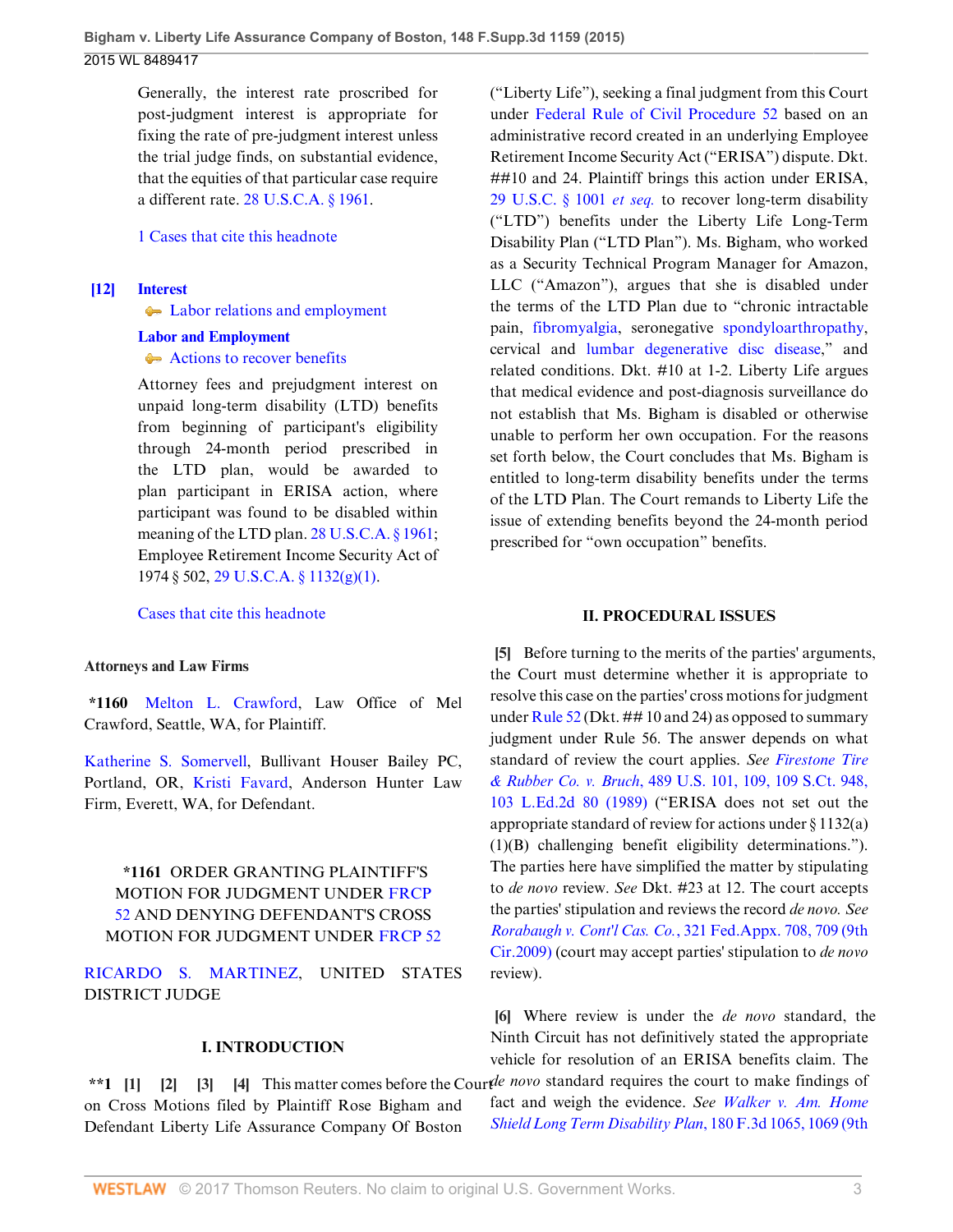[Cir.1999\)](http://www.westlaw.com/Link/Document/FullText?findType=Y&serNum=1999141161&pubNum=0000506&originatingDoc=I65954630a08e11e5b10893af99153f48&refType=RP&fi=co_pp_sp_506_1069&originationContext=document&vr=3.0&rs=cblt1.0&transitionType=DocumentItem&contextData=(sc.UserEnteredCitation)#co_pp_sp_506_1069) (*de novo* review applies to plan administrator's factual findings as well as plan interpretation). Typically, a request to reach judgment prior to trial would be made under a Rule 56 motion for summary judgment, however under such a motion the court is forbidden to make factual findings or weigh evidence. *[T.W. Elec. Serv., Inc. v. Pac.](http://www.westlaw.com/Link/Document/FullText?findType=Y&serNum=1987015303&pubNum=0000350&originatingDoc=I65954630a08e11e5b10893af99153f48&refType=RP&fi=co_pp_sp_350_630&originationContext=document&vr=3.0&rs=cblt1.0&transitionType=DocumentItem&contextData=(sc.UserEnteredCitation)#co_pp_sp_350_630) Elec. Contractors Ass'n*[, 809 F.2d 626, 630 \(9th Cir.1987\)](http://www.westlaw.com/Link/Document/FullText?findType=Y&serNum=1987015303&pubNum=0000350&originatingDoc=I65954630a08e11e5b10893af99153f48&refType=RP&fi=co_pp_sp_350_630&originationContext=document&vr=3.0&rs=cblt1.0&transitionType=DocumentItem&contextData=(sc.UserEnteredCitation)#co_pp_sp_350_630). Instead, the parties here propose the Court conduct a trial on the administrative record under [Rule 52](http://www.westlaw.com/Link/Document/FullText?findType=L&pubNum=1000600&cite=USFRCPR52&originatingDoc=I65954630a08e11e5b10893af99153f48&refType=LQ&originationContext=document&vr=3.0&rs=cblt1.0&transitionType=DocumentItem&contextData=(sc.UserEnteredCitation)).

<span id="page-3-0"></span>**\*\*2 [\[7](#page-1-2)]** This procedure is outlined in *[Kearney v. Standard](http://www.westlaw.com/Link/Document/FullText?findType=Y&serNum=1999110922&pubNum=0000506&originatingDoc=I65954630a08e11e5b10893af99153f48&refType=RP&fi=co_pp_sp_506_1095&originationContext=document&vr=3.0&rs=cblt1.0&transitionType=DocumentItem&contextData=(sc.UserEnteredCitation)#co_pp_sp_506_1095) Ins. Co.*[, 175 F.3d 1084, 1095 \(9th Cir.1999\)](http://www.westlaw.com/Link/Document/FullText?findType=Y&serNum=1999110922&pubNum=0000506&originatingDoc=I65954630a08e11e5b10893af99153f48&refType=RP&fi=co_pp_sp_506_1095&originationContext=document&vr=3.0&rs=cblt1.0&transitionType=DocumentItem&contextData=(sc.UserEnteredCitation)#co_pp_sp_506_1095) (noting that "the district court may try the case on the record that the administrator had before it"). In a trial on the administrative record:

> **\*1162** The district judge will be asking a different question as he reads the evidence, not whether there is a genuine issue of material fact, but instead whether [the plaintiff] is disabled within the terms of the policy. In a trial on the record, but not on summary judgment, the judge can evaluate the persuasiveness of conflicting testimony and decide which is more likely true.

*[Id](http://www.westlaw.com/Link/Document/FullText?findType=Y&serNum=1999110922&pubNum=0000506&originatingDoc=I65954630a08e11e5b10893af99153f48&refType=RP&originationContext=document&vr=3.0&rs=cblt1.0&transitionType=DocumentItem&contextData=(sc.UserEnteredCitation))*. Thus, when applying the *de novo* standard in an ERISA benefits case, a trial on the administrative record, which permits the court to make factual findings, evaluate credibility, and weigh evidence, appears to be the appropriate proceeding to resolve the dispute. *See [Casey v.](http://www.westlaw.com/Link/Document/FullText?findType=Y&serNum=1994168382&pubNum=0000506&originatingDoc=I65954630a08e11e5b10893af99153f48&refType=RP&fi=co_pp_sp_506_1099&originationContext=document&vr=3.0&rs=cblt1.0&transitionType=DocumentItem&contextData=(sc.UserEnteredCitation)#co_pp_sp_506_1099) Uddeholm Corp.*[, 32 F.3d 1094, 1099 \(7th Cir.1994\)](http://www.westlaw.com/Link/Document/FullText?findType=Y&serNum=1994168382&pubNum=0000506&originatingDoc=I65954630a08e11e5b10893af99153f48&refType=RP&fi=co_pp_sp_506_1099&originationContext=document&vr=3.0&rs=cblt1.0&transitionType=DocumentItem&contextData=(sc.UserEnteredCitation)#co_pp_sp_506_1099) (on *de novo* review of an ERISA benefits claim, the "appropriate proceeding[ ]...is a bench trial and not the disposition of a summary judgment motion"); *[Lee v. Kaiser Found. Health](http://www.westlaw.com/Link/Document/FullText?findType=Y&serNum=2026213006&pubNum=0004637&originatingDoc=I65954630a08e11e5b10893af99153f48&refType=RP&fi=co_pp_sp_4637_1032&originationContext=document&vr=3.0&rs=cblt1.0&transitionType=DocumentItem&contextData=(sc.UserEnteredCitation)#co_pp_sp_4637_1032) [Plan Long Term Disability Plan](http://www.westlaw.com/Link/Document/FullText?findType=Y&serNum=2026213006&pubNum=0004637&originatingDoc=I65954630a08e11e5b10893af99153f48&refType=RP&fi=co_pp_sp_4637_1032&originationContext=document&vr=3.0&rs=cblt1.0&transitionType=DocumentItem&contextData=(sc.UserEnteredCitation)#co_pp_sp_4637_1032)*, 812 F.Supp.2d 1027, [1032 \(N.D.Cal.2011\)](http://www.westlaw.com/Link/Document/FullText?findType=Y&serNum=2026213006&pubNum=0004637&originatingDoc=I65954630a08e11e5b10893af99153f48&refType=RP&fi=co_pp_sp_4637_1032&originationContext=document&vr=3.0&rs=cblt1.0&transitionType=DocumentItem&contextData=(sc.UserEnteredCitation)#co_pp_sp_4637_1032) ("*De novo* review on ERISA benefits claims is typically conducted as a bench trial under [Rule](http://www.westlaw.com/Link/Document/FullText?findType=L&pubNum=1000600&cite=USFRCPR52&originatingDoc=I65954630a08e11e5b10893af99153f48&refType=LQ&originationContext=document&vr=3.0&rs=cblt1.0&transitionType=DocumentItem&contextData=(sc.UserEnteredCitation)) [52](http://www.westlaw.com/Link/Document/FullText?findType=L&pubNum=1000600&cite=USFRCPR52&originatingDoc=I65954630a08e11e5b10893af99153f48&refType=LQ&originationContext=document&vr=3.0&rs=cblt1.0&transitionType=DocumentItem&contextData=(sc.UserEnteredCitation))"); *but see [Orndorf v. Paul Revere Life Ins. Co.](http://www.westlaw.com/Link/Document/FullText?findType=Y&serNum=2006469947&pubNum=0000506&originatingDoc=I65954630a08e11e5b10893af99153f48&refType=RP&fi=co_pp_sp_506_517&originationContext=document&vr=3.0&rs=cblt1.0&transitionType=DocumentItem&contextData=(sc.UserEnteredCitation)#co_pp_sp_506_517)*, 404 [F.3d 510, 517 \(1st Cir.2005\)](http://www.westlaw.com/Link/Document/FullText?findType=Y&serNum=2006469947&pubNum=0000506&originatingDoc=I65954630a08e11e5b10893af99153f48&refType=RP&fi=co_pp_sp_506_517&originationContext=document&vr=3.0&rs=cblt1.0&transitionType=DocumentItem&contextData=(sc.UserEnteredCitation)#co_pp_sp_506_517) ("When there is no dispute over plan interpretation, the use of summary judgment...is proper regardless of whether our review of the ERISA decision maker's decision is *de novo* or deferential.").

Given the above law, and the clear intent of the parties, the Court will resolve the parties' dispute in a bench trial on the administrative record rather than on summary judgment. Therefore, the court issues the following findings and conclusions, pursuant to [Rule 52.](http://www.westlaw.com/Link/Document/FullText?findType=L&pubNum=1000600&cite=USFRCPR52&originatingDoc=I65954630a08e11e5b10893af99153f48&refType=LQ&originationContext=document&vr=3.0&rs=cblt1.0&transitionType=DocumentItem&contextData=(sc.UserEnteredCitation))

# <span id="page-3-1"></span>**III. FINDINGS OF FACT**

- 1. Plaintiff Rose Bigham was employed by Amazon as an "AWS Security Technical Program Manager II". AR2389.<sup>[1](#page-9-0)</sup> Ms. Bigham's position required "strong problem-solving skills, excellent communication skills, the ability to influence people from customers to managers," as well as "exemplary project management, critical thinking...and a passion for creating reliable and maintainable systems." *Id.* It required her to be "extremely good at multitasking, innovative, creative, self-directed and a great team player" and to be able to "drive continuous process improvement, and collaborate effectively with aggressive cross-functional business and software development teams to solve problems and implement new solutions[.]" *Id.* This position also required Ms. Bigham to "complete complicated mathematical equations and assist in the protection of information."
	- 2. Ms. Bigham was offered Short Term Disability ("STD") and Long Term Disability ("LTD") benefits by her employer Amazon through plans administered by Liberty Life. *See* AR001827- AR001911 (STD Plan); AR000001-45 (LTD Plan); AR000046 (Amazon's application for Liberty Life STD and LTD coverage); AR000047 (claim sheet for Rosemary Bigham indicating LTD and STD benefits eligible as of August 1, 2011). As a regular full time employee working a minimum of 30 hours per week, Ms. Bigham was eligible for STD and LTD benefits. AR001829; AR00003.
	- **\*\*3** 3. Under the STD Plan, benefits are awarded based on an employee meeting the following definition of disability: an employee "as a result of Injury or Sickness [is] unable to perform the **\*1163** Material and Substantial Duties of [his/her] Own Job." AR01832. These benefits are only available for a short term: 25 weeks. AR001830. "Sickness" is defined as "illness, disease, pregnancy or complications of pregnancy." AR001839.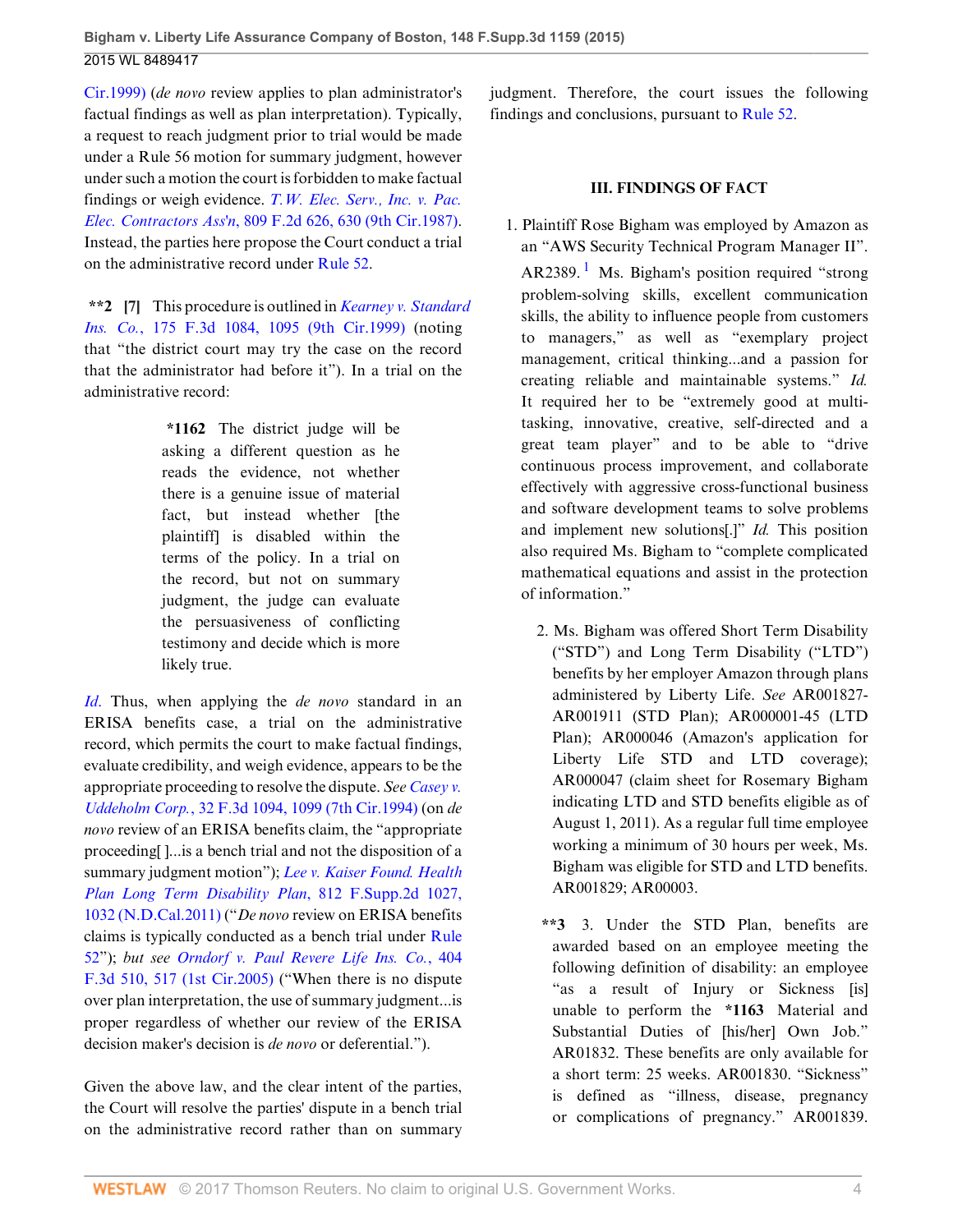"Material and Substantial Duties" is defined as "responsibilities that are normally required to perform your Own Job and cannot be reasonably eliminated or modified." AR001835.

- 4. Under the LTD Plan, benefits are awarded beyond the 25-week window. Under this plan, "Disabled" is defined as when the employee "as a result of Injury or Sickness, is unable to perform the Material and Substantial Duties of his Own Occupation." AR00008. "Sickness" is defined as "illness, disease, pregnancy or complications of pregnancy." AR00015. The Plan defines "Material and Substantial Duties" as "responsibilities that are normally required to perform the Covered Person's Own Occupation, or any other occupation, and cannot be reasonably eliminated or modified." AR00011.
- 5. LTD Plan benefits are limited to 24 months unless the employee can show that she "is unable to perform, with reasonable continuity, the Material and Substantial Duties of Any Occupation." AR00004; AR00008. "Any Occupation" is defined as "any occupation that the [employee] is or becomes reasonably fitted by training, education, experience, age, physical and mental capacity." AR00007.
- 6. Records indicate that Ms. Bigham has suffered from the chronic conditions of seronegative [spondyloarthropathy,](http://www.westlaw.com/Link/Document/FullText?entityType=disease&entityId=Ibe3ff8f0475411db9765f9243f53508a&originationContext=document&transitionType=DocumentItem&contextData=(sc.Default)&vr=3.0&rs=cblt1.0) [fibromyalgia](http://www.westlaw.com/Link/Document/FullText?entityType=disease&entityId=Ic21f0856475411db9765f9243f53508a&originationContext=document&transitionType=DocumentItem&contextData=(sc.Default)&vr=3.0&rs=cblt1.0), and cervical and [lumbar degenerative disc disease](http://www.westlaw.com/Link/Document/FullText?entityType=disease&entityId=Iabd576a4475411db9765f9243f53508a&originationContext=document&transitionType=DocumentItem&contextData=(sc.Default)&vr=3.0&rs=cblt1.0) prior to 2013. *See* AR001994-97; AR001033; AR001205; AR001363; AR1379. In January of 2013, Ms. Bigham suffered from an increase in her symptoms from these chronic conditions, and felt that she could no longer continue working. AR002332. Ms. Bigham applied for STD benefits, which Liberty Life granted. *See* AR002336. After several weeks of leave, Ms. Bigham attempted to return to work on March 10, 2013, at which point Liberty Life terminated her STD benefits. *Id*.
- 7. Ms. Bigham again stopped work on April 11, 2013, and reapplied for STD benefits, which Liberty Life granted on April 15, 2013. AR002454. In granting these benefits, Liberty Life specifically found that Ms. Bigham had an

"inability to perform [her] job" and that there was "medically supported disability" as of April 12, 2013. AR002454.

- 8. On July 13, 2013, Liberty Life terminated Ms. Bigham's STD benefits. AR002412.
- 9. On September 18, 2013, Ms. Bigham's rheumatologist, Richard Neiman, M.D., stated in a declaration that he had diagnosed Ms. Bigham with [fibromyalgia](http://www.westlaw.com/Link/Document/FullText?entityType=disease&entityId=Ic21f0856475411db9765f9243f53508a&originationContext=document&transitionType=DocumentItem&contextData=(sc.Default)&vr=3.0&rs=cblt1.0) since 2009. AR001994. He stated that "Ms. Bigham's [fibromyalgia](http://www.westlaw.com/Link/Document/FullText?entityType=disease&entityId=Ic21f0856475411db9765f9243f53508a&originationContext=document&transitionType=DocumentItem&contextData=(sc.Default)&vr=3.0&rs=cblt1.0) causes her to experience many of the common symptoms of that disease including persistent widespread musculoskeletal pain, muscle stiffness, severe fatigue, disturbed sleep and disruption of cognitive function.... [including] problems with memory, learning new items, word searching and communicating effectively." AR001995. Dr. Neiman stated that Ms. Bigham's "pain is so severe as to require regular doses of [morphine](http://www.westlaw.com/Link/Document/FullText?entityType=gdrug&entityId=I3af158e9475111db9765f9243f53508a&originationContext=document&transitionType=DocumentItem&contextData=(sc.Default)&vr=3.0&rs=cblt1.0) throughout the day." *Id.*
- 10. On September 20, 2013, Ms. Bigham's primary care physician, Teresa Girolami, M.D., stated in a letter **\*1164** eventually submitted to Liberty Life that Ms. Bigham "cannot sit or stand for long periods of time, she finds it very difficult to look at a computer screen, her ability to concentrate on everyday tasks has been significantly reduced, let alone be in a meeting with her peers or supervisors. She experiences visual changes and headaches and her muscle and joint pain is exacerbated. She needs to lie down to recover and be removed from the situation." AR002390.
- **\*\*4** 11. On October 23, 2013, Ms. Bigham's pain specialist, David Goodman, M.D., stated in a declaration that "[o]ver the past year, [Ms. Bigham] has noted marked progression of her pain and fatigue. This is despite maximum medical therapy which includes [Enbrel](http://www.westlaw.com/Link/Document/FullText?entityType=bdrug&entityId=I381f2594475111db9765f9243f53508a&originationContext=document&transitionType=DocumentItem&contextData=(sc.Default)&vr=3.0&rs=cblt1.0) a potent anti-inflammatory medication, opiates, muscle relaxants as well as... physical therapy." AR002155. Dr. Goodman went on to state that, in his professional opinion as a pain management specialist, he had "no reason to doubt or disbelieve Ms. Bigham's description of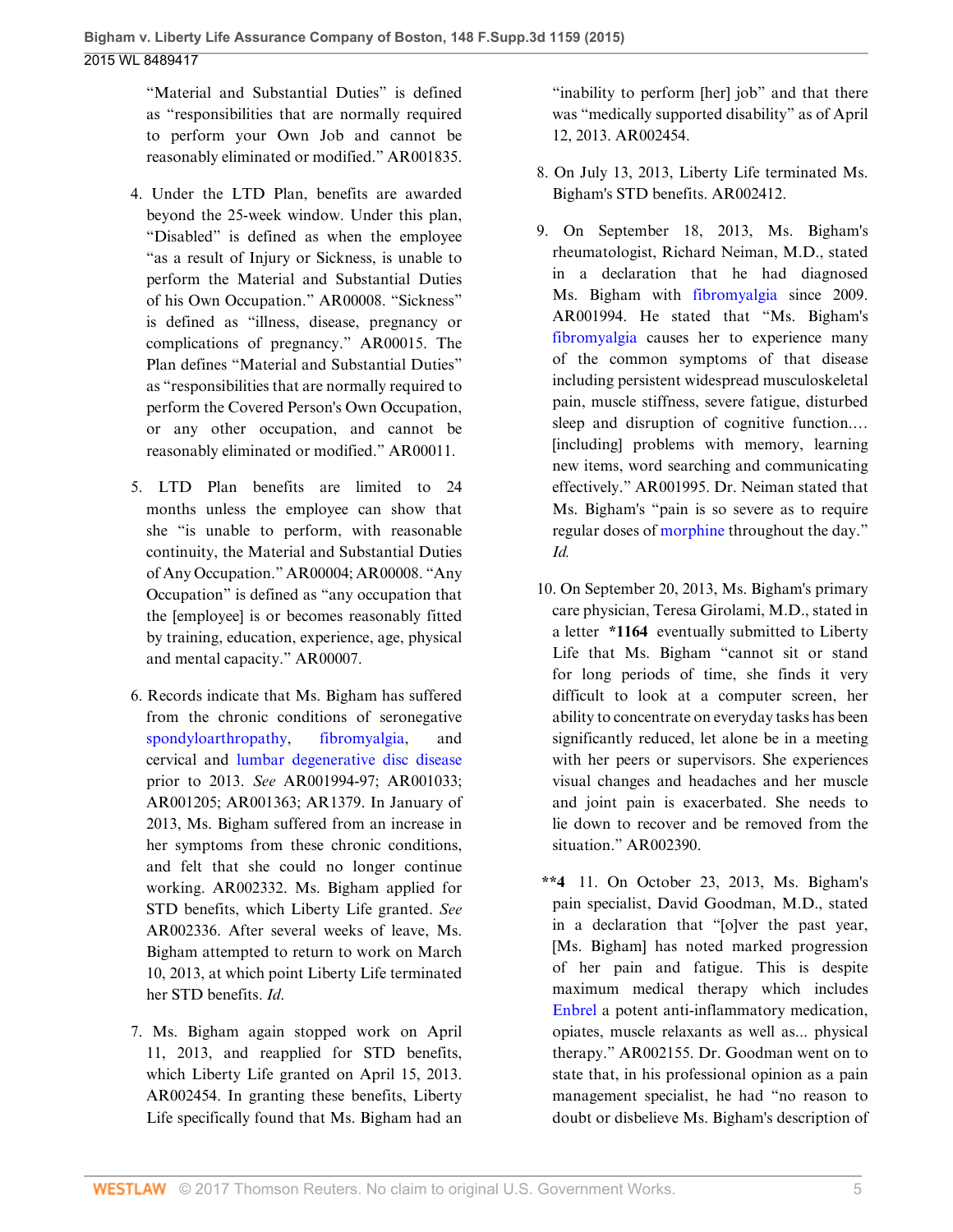her pain and disability," and that Ms. Bigham's "inflammation and degeneration in her spine and right hip is certainly sufficient to cause the kind of pain she describes." AR002156.

- 12. On December 18, 2013, Liberty Life advised Ms. Bigham that its benefit termination had been incorrect, and reinstated STD benefits through October 10, 2013. AR001749. By extending STD benefits to this date, Liberty Life effectively paid the maximum benefits available under the STD Plan. *See* Dkt. #24 at 3.
- 13. Ms. Bigham applied for LTD benefits in early December 2013, and Liberty Life granted these benefits with a reservation of rights on February 25, 2014. AR001558-59; AR001786.
- 14. In 2014, Liberty life conducted a review of Ms. Bigham's medical records as well as letters and declarations from Ms. Bigham and her doctors concerning her conditions. On January 13, 2014, Ms. Bigham reported: "I now suffer from severe, debilitating pain and need pain medications to manage it... The medical conditions while I have been diagnosed with and the medication to manage the symptoms cause "brain fog" which has become increasingly difficult. Memory, language, ability to learn have all become incredibly challenging areas of deficit. In addition, the constant pain causes unrelenting fatigue which results in unpredictable episodes of sudden sleep—even while driving! I can no longer drive safely at all times." AR001679. Ms. Bigham reported that she could sit for 20 minutes at a time, stand for 5, and walk for 10-15 minutes. AR001677. When asked what she could do in a day, Ms. Bigham reported that she could sit a total of 3-5 hours, stand for a total of 5-10 minutes, and walk sometimes "not at all" and sometimes "up to 20-30 minutes." AR001677.
- 15. Ms. Bigham's doctors again supported her reported level of impairment. For example, Dr. Richard Neiman reported on January 14, 2014: "Ms. Bigham's [fibromyalgia](http://www.westlaw.com/Link/Document/FullText?entityType=disease&entityId=Ic21f0856475411db9765f9243f53508a&originationContext=document&transitionType=DocumentItem&contextData=(sc.Default)&vr=3.0&rs=cblt1.0) and AS cause her persistent widespread musculoskeletal pain, muscle stiffness, severe and debilitating fatigue, disturbed sleep and disruption of cognitive

function. She experiences problems with memory, learning new items, word searching **\*1165** and communicating effectively. She is stiff and feels poorly all the time." AR001690.

- 16. Liberty Life hired an investigative agency to conduct surveillance on Ms. Bigham "over a seven day period from December 31 through January 2, 2015 and February 3 through 6, 2014." AR000557. This surveillance appeared to show Ms. Bigham driving short distances, bending over and lifting her small dog, walking along a trail for a short period of time, smiling and conversing with a friend, and lifting and moving an empty trash bin. *See* Dkt. ## 17; 19 (Surveillance Video CD submitted to Court).
- 17. Liberty Life also forwarded all of the information in its claim file to consulting physicians for panel review. Dr. Phillipe Chemaly, specializing in Physical Medicine and Rehabilitation, opined that plaintiff did indeed have the conditions claimed and agreed that she had pain. AR00145-AR000163. Dr. Mark Burns, a rheumatologist, confirmed that plaintiff met the criteria for [fibromyalgia](http://www.westlaw.com/Link/Document/FullText?entityType=disease&entityId=Ic21f0856475411db9765f9243f53508a&originationContext=document&transitionType=DocumentItem&contextData=(sc.Default)&vr=3.0&rs=cblt1.0), and that her medical record did support restrictions. AR00165-AR000173. Dr. Burns also conducted a peer-to-peer discussion with plaintiff's rheumatologist, Dr. Park. Dr. Burns reported that Dr. Park "noted that her assessment of the cognitive problems the claimant has been having is based on selfreported symptoms. There are no physical findings that would support impairment. ... She does not feel the claimant can work because she has good days and bad." AR00170-71.
- **\*\*5** 18. On July 11, 2014, Liberty Life terminated Ms. Bigham's benefits. AR000555. Ms. Bigham appealed this decision, and Liberty life denied that appeal on February 3, 2015. AR000127- AR000131. This litigation followed.

# **IV. CONCLUSIONS OF LAW**

# **A. Standard under ERISA**

1. ERISA provides that a qualifying ERISA plan "participant" may bring a civil action in federal court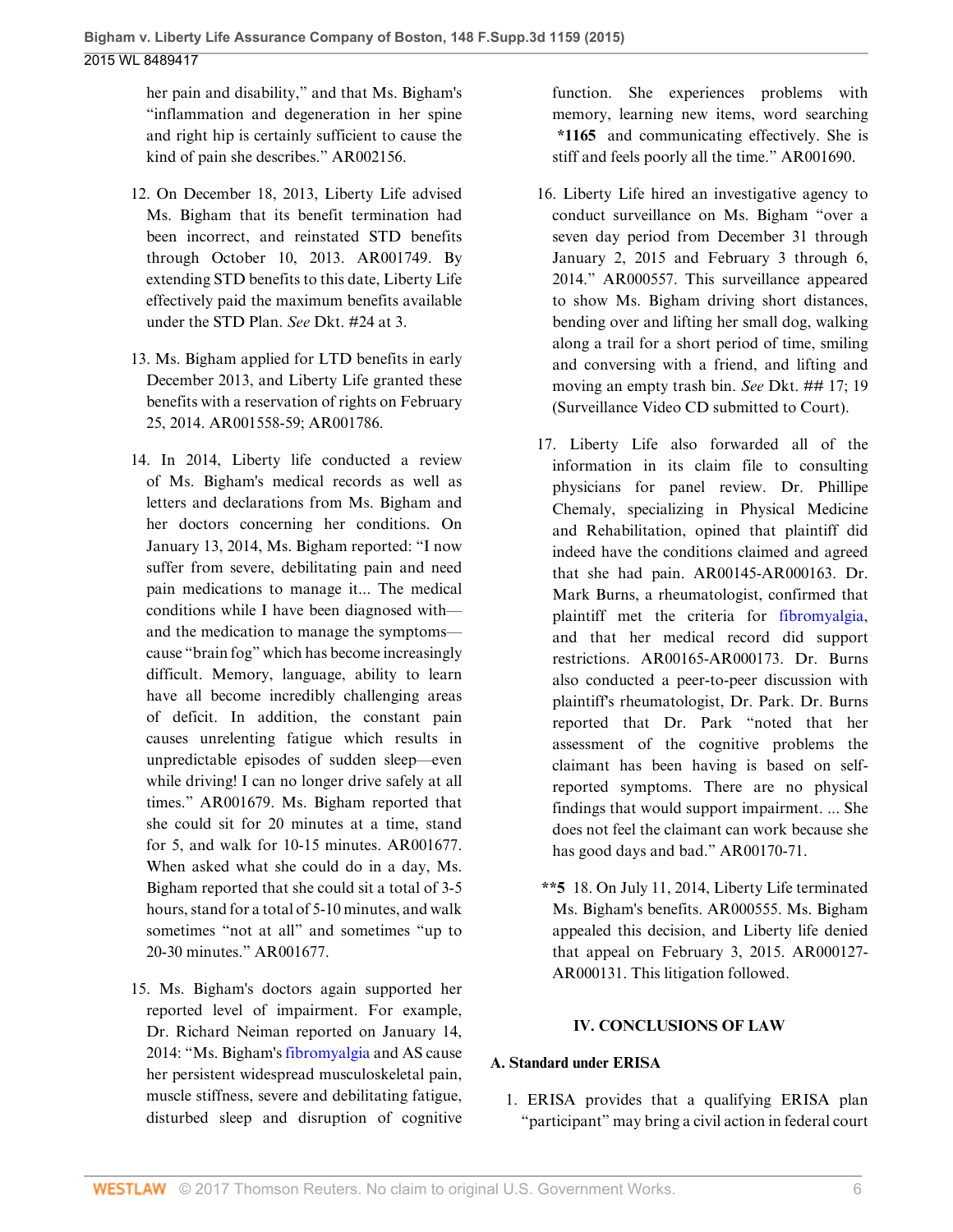"to recover benefits due to him under the terms of his plan, to enforce his rights under the terms of the plan, or to clarify his rights to future benefits under the terms of the plan[.]" 29 U.S.C.  $\S$  1132(a)(1)(B); *[Metro. Life Ins. Co. v. Glenn](http://www.westlaw.com/Link/Document/FullText?findType=Y&serNum=2016336257&pubNum=0000708&originatingDoc=I65954630a08e11e5b10893af99153f48&refType=RP&originationContext=document&vr=3.0&rs=cblt1.0&transitionType=DocumentItem&contextData=(sc.UserEnteredCitation))*, 554 U.S. 105, 108, 128 [S.Ct. 2343, 171 L.Ed.2d 299 \(2008\)](http://www.westlaw.com/Link/Document/FullText?findType=Y&serNum=2016336257&pubNum=0000708&originatingDoc=I65954630a08e11e5b10893af99153f48&refType=RP&originationContext=document&vr=3.0&rs=cblt1.0&transitionType=DocumentItem&contextData=(sc.UserEnteredCitation)) (ERISA "permits a person denied benefits under an employee benefit plan to challenge that denial in federal court."). The Court finds that Plaintiff is a qualified participant.

- 2. As discussed above, ERISA does not set forth the appropriate standard of review for actions challenging benefit eligibility determinations. *Firestone*[, 489 U.S. at 109, 109 S.Ct. 948.](http://www.westlaw.com/Link/Document/FullText?findType=Y&serNum=1989026578&pubNum=0000708&originatingDoc=I65954630a08e11e5b10893af99153f48&refType=RP&originationContext=document&vr=3.0&rs=cblt1.0&transitionType=DocumentItem&contextData=(sc.UserEnteredCitation)) The parties, however, have stipulated to *de novo* review. *See* Dkt. #23 at 12. The Court accepts the parties' stipulation and reviews the record *de novo*. *See Rorabaugh*[, 321 Fed.Appx. at 709](http://www.westlaw.com/Link/Document/FullText?findType=Y&serNum=2018588601&pubNum=0006538&originatingDoc=I65954630a08e11e5b10893af99153f48&refType=RP&fi=co_pp_sp_6538_709&originationContext=document&vr=3.0&rs=cblt1.0&transitionType=DocumentItem&contextData=(sc.UserEnteredCitation)#co_pp_sp_6538_709) (court may accept parties stipulation to *de novo* review). "When conducting a *de novo* review of the record, the court does not give deference to the claim administrator's decision, but rather determines in the first instance if the claimant has adequately established that he or she is disabled under the terms of the plan." *[Muniz](http://www.westlaw.com/Link/Document/FullText?findType=Y&serNum=2023501190&pubNum=0000506&originatingDoc=I65954630a08e11e5b10893af99153f48&refType=RP&fi=co_pp_sp_506_1295&originationContext=document&vr=3.0&rs=cblt1.0&transitionType=DocumentItem&contextData=(sc.UserEnteredCitation)#co_pp_sp_506_1295) [v. Amec Constr. Mgmt., Inc.](http://www.westlaw.com/Link/Document/FullText?findType=Y&serNum=2023501190&pubNum=0000506&originatingDoc=I65954630a08e11e5b10893af99153f48&refType=RP&fi=co_pp_sp_506_1295&originationContext=document&vr=3.0&rs=cblt1.0&transitionType=DocumentItem&contextData=(sc.UserEnteredCitation)#co_pp_sp_506_1295)*, 623 F.3d 1290, [1295–96 \(9th Cir.2010\).](http://www.westlaw.com/Link/Document/FullText?findType=Y&serNum=2023501190&pubNum=0000506&originatingDoc=I65954630a08e11e5b10893af99153f48&refType=RP&fi=co_pp_sp_506_1295&originationContext=document&vr=3.0&rs=cblt1.0&transitionType=DocumentItem&contextData=(sc.UserEnteredCitation)#co_pp_sp_506_1295) The administrator's "evaluation of the evidence is not accorded any deference or presumption of correctness." **\*1166** *[Per ryman v Provident Life & Acc.](http://www.westlaw.com/Link/Document/FullText?findType=Y&serNum=2021391747&pubNum=0004637&originatingDoc=I65954630a08e11e5b10893af99153f48&refType=RP&fi=co_pp_sp_4637_942&originationContext=document&vr=3.0&rs=cblt1.0&transitionType=DocumentItem&contextData=(sc.UserEnteredCitation)#co_pp_sp_4637_942) Ins. Co.*[, 690 F.Supp.2d 917, 942 \(D.Ariz.2010\)](http://www.westlaw.com/Link/Document/FullText?findType=Y&serNum=2021391747&pubNum=0004637&originatingDoc=I65954630a08e11e5b10893af99153f48&refType=RP&fi=co_pp_sp_4637_942&originationContext=document&vr=3.0&rs=cblt1.0&transitionType=DocumentItem&contextData=(sc.UserEnteredCitation)#co_pp_sp_4637_942). In reviewing the administrative record and other admissible evidence, the court "evaluates the persuasiveness of each party's case, which necessarily entails making reasonable inferences where appropriate." *[Oldoerp v. Wells Fargo](http://www.westlaw.com/Link/Document/FullText?findType=Y&serNum=2032613026&pubNum=0007903&originatingDoc=I65954630a08e11e5b10893af99153f48&refType=RP&fi=co_pp_sp_7903_1251&originationContext=document&vr=3.0&rs=cblt1.0&transitionType=DocumentItem&contextData=(sc.UserEnteredCitation)#co_pp_sp_7903_1251) [& Company Long Term Disability Plan](http://www.westlaw.com/Link/Document/FullText?findType=Y&serNum=2032613026&pubNum=0007903&originatingDoc=I65954630a08e11e5b10893af99153f48&refType=RP&fi=co_pp_sp_7903_1251&originationContext=document&vr=3.0&rs=cblt1.0&transitionType=DocumentItem&contextData=(sc.UserEnteredCitation)#co_pp_sp_7903_1251)*, 12 [F.Supp.3d 1237, 1251 \(N.D.Cal.2014\)](http://www.westlaw.com/Link/Document/FullText?findType=Y&serNum=2032613026&pubNum=0007903&originatingDoc=I65954630a08e11e5b10893af99153f48&refType=RP&fi=co_pp_sp_7903_1251&originationContext=document&vr=3.0&rs=cblt1.0&transitionType=DocumentItem&contextData=(sc.UserEnteredCitation)#co_pp_sp_7903_1251) (citing *[Schramm v. CNA Fin. Corp. Insured Grp.](http://www.westlaw.com/Link/Document/FullText?findType=Y&serNum=2022333994&pubNum=0004637&originatingDoc=I65954630a08e11e5b10893af99153f48&refType=RP&fi=co_pp_sp_4637_1162&originationContext=document&vr=3.0&rs=cblt1.0&transitionType=DocumentItem&contextData=(sc.UserEnteredCitation)#co_pp_sp_4637_1162) Ben. Program,* [718 F.Supp.2d 1151, 1162](http://www.westlaw.com/Link/Document/FullText?findType=Y&serNum=2022333994&pubNum=0004637&originatingDoc=I65954630a08e11e5b10893af99153f48&refType=RP&fi=co_pp_sp_4637_1162&originationContext=document&vr=3.0&rs=cblt1.0&transitionType=DocumentItem&contextData=(sc.UserEnteredCitation)#co_pp_sp_4637_1162) [\(N.D.Cal.2010\)](http://www.westlaw.com/Link/Document/FullText?findType=Y&serNum=2022333994&pubNum=0004637&originatingDoc=I65954630a08e11e5b10893af99153f48&refType=RP&fi=co_pp_sp_4637_1162&originationContext=document&vr=3.0&rs=cblt1.0&transitionType=DocumentItem&contextData=(sc.UserEnteredCitation)#co_pp_sp_4637_1162)).
- 3. When a district court "reviews a plan administrator's decision under the *de novo* standard of review, the burden of proof is placed on the claimant." *Id.* [at 1294;](http://www.westlaw.com/Link/Document/FullText?findType=Y&serNum=2032613026&pubNum=0007903&originatingDoc=I65954630a08e11e5b10893af99153f48&refType=RP&fi=co_pp_sp_7903_1294&originationContext=document&vr=3.0&rs=cblt1.0&transitionType=DocumentItem&contextData=(sc.UserEnteredCitation)#co_pp_sp_7903_1294) *see also [Horton v.](http://www.westlaw.com/Link/Document/FullText?findType=Y&serNum=1998111408&pubNum=0000506&originatingDoc=I65954630a08e11e5b10893af99153f48&refType=RP&fi=co_pp_sp_506_1040&originationContext=document&vr=3.0&rs=cblt1.0&transitionType=DocumentItem&contextData=(sc.UserEnteredCitation)#co_pp_sp_506_1040) [Reliance Standard Life Ins. Co.](http://www.westlaw.com/Link/Document/FullText?findType=Y&serNum=1998111408&pubNum=0000506&originatingDoc=I65954630a08e11e5b10893af99153f48&refType=RP&fi=co_pp_sp_506_1040&originationContext=document&vr=3.0&rs=cblt1.0&transitionType=DocumentItem&contextData=(sc.UserEnteredCitation)#co_pp_sp_506_1040)*, 141 F.3d 1038, [1040 \(11th Cir.1998\)](http://www.westlaw.com/Link/Document/FullText?findType=Y&serNum=1998111408&pubNum=0000506&originatingDoc=I65954630a08e11e5b10893af99153f48&refType=RP&fi=co_pp_sp_506_1040&originationContext=document&vr=3.0&rs=cblt1.0&transitionType=DocumentItem&contextData=(sc.UserEnteredCitation)#co_pp_sp_506_1040) (the claimant "bears the burden of proving his entitlement to contractual benefits").

# **B. Ms. Bigham is Disabled under the Plan**

<span id="page-6-0"></span>**[\[8](#page-1-0)]** 4. At issue is whether Ms. Bigham's condition qualifies as a disability under the LTD Plan. The LTD Plan does not require Ms. Bigham to be completely incapacitated. The Plan does not discuss intermittent disability or provide a threshold frequency of disabling symptoms. Instead, Ms. Bigham will qualify as disabled under the Plan if she can establish that she is unable to perform, as a result of illness or disease, the responsibilities that she is normally required to perform in her occupation, which cannot otherwise be reasonably eliminated or modified. AR000008; AR000015; AR000011. The parties do not dispute that Ms. Bigham has met the other requirements of the Plan.

- **\*\*6** 5. It is clear from the record that Ms. Bigham's job required her to be able to focus her thoughts and interact with others for long periods of time on a daily basis. Doctors who personally examined Ms. Bigham, including Dr. Neiman, Dr. Girolami, and Dr. Goodman, concluded that Ms. Bigham's condition made it impossible to for her to reliably perform this essential job function. *See* AR001690; AR001995-96; AR002380; AR002155. This evidence alone is persuasive that Ms. Bigham is disabled under the Plan. *See [Salomaa v. Honda](http://www.westlaw.com/Link/Document/FullText?findType=Y&serNum=2025355366&pubNum=0000506&originatingDoc=I65954630a08e11e5b10893af99153f48&refType=RP&fi=co_pp_sp_506_676&originationContext=document&vr=3.0&rs=cblt1.0&transitionType=DocumentItem&contextData=(sc.UserEnteredCitation)#co_pp_sp_506_676) [Long Term Disability Plan](http://www.westlaw.com/Link/Document/FullText?findType=Y&serNum=2025355366&pubNum=0000506&originatingDoc=I65954630a08e11e5b10893af99153f48&refType=RP&fi=co_pp_sp_506_676&originationContext=document&vr=3.0&rs=cblt1.0&transitionType=DocumentItem&contextData=(sc.UserEnteredCitation)#co_pp_sp_506_676)*, 642 F.3d 666, 676– [79 \(9th Cir.2011\)](http://www.westlaw.com/Link/Document/FullText?findType=Y&serNum=2025355366&pubNum=0000506&originatingDoc=I65954630a08e11e5b10893af99153f48&refType=RP&fi=co_pp_sp_506_676&originationContext=document&vr=3.0&rs=cblt1.0&transitionType=DocumentItem&contextData=(sc.UserEnteredCitation)#co_pp_sp_506_676) (evidence showing that the doctors who personally examined the claimant concluded that he was disabled, even though insurance company's non-examining physicians found otherwise, supported finding that the claimant was disabled under terms of the plan).
- 6. Liberty Life contends that Ms. Bigham's symptoms are purely subjective, and cites to *[Jordan v. Northrop Grumman](http://www.westlaw.com/Link/Document/FullText?findType=Y&serNum=2004531590&pubNum=0000506&originatingDoc=I65954630a08e11e5b10893af99153f48&refType=RP&originationContext=document&vr=3.0&rs=cblt1.0&transitionType=DocumentItem&contextData=(sc.UserEnteredCitation))*, 370 F.3d 869 [\(9th Cir.2004\)](http://www.westlaw.com/Link/Document/FullText?findType=Y&serNum=2004531590&pubNum=0000506&originatingDoc=I65954630a08e11e5b10893af99153f48&refType=RP&originationContext=document&vr=3.0&rs=cblt1.0&transitionType=DocumentItem&contextData=(sc.UserEnteredCitation)) for the proposition that it is "appropriate for an administrator to require objective evidence of functional restrictions." Dkt. #24 at 12. However, this citation does not convince the Court that purely subjective symptoms doom Ms. Bigham's claim for two reasons. First, unlike the Court here, the court in *[Jordan](http://www.westlaw.com/Link/Document/FullText?findType=Y&serNum=2004531590&pubNum=0000506&originatingDoc=I65954630a08e11e5b10893af99153f48&refType=RP&originationContext=document&vr=3.0&rs=cblt1.0&transitionType=DocumentItem&contextData=(sc.UserEnteredCitation))* was reviewing the plan administrator's decision for abuse of discretion,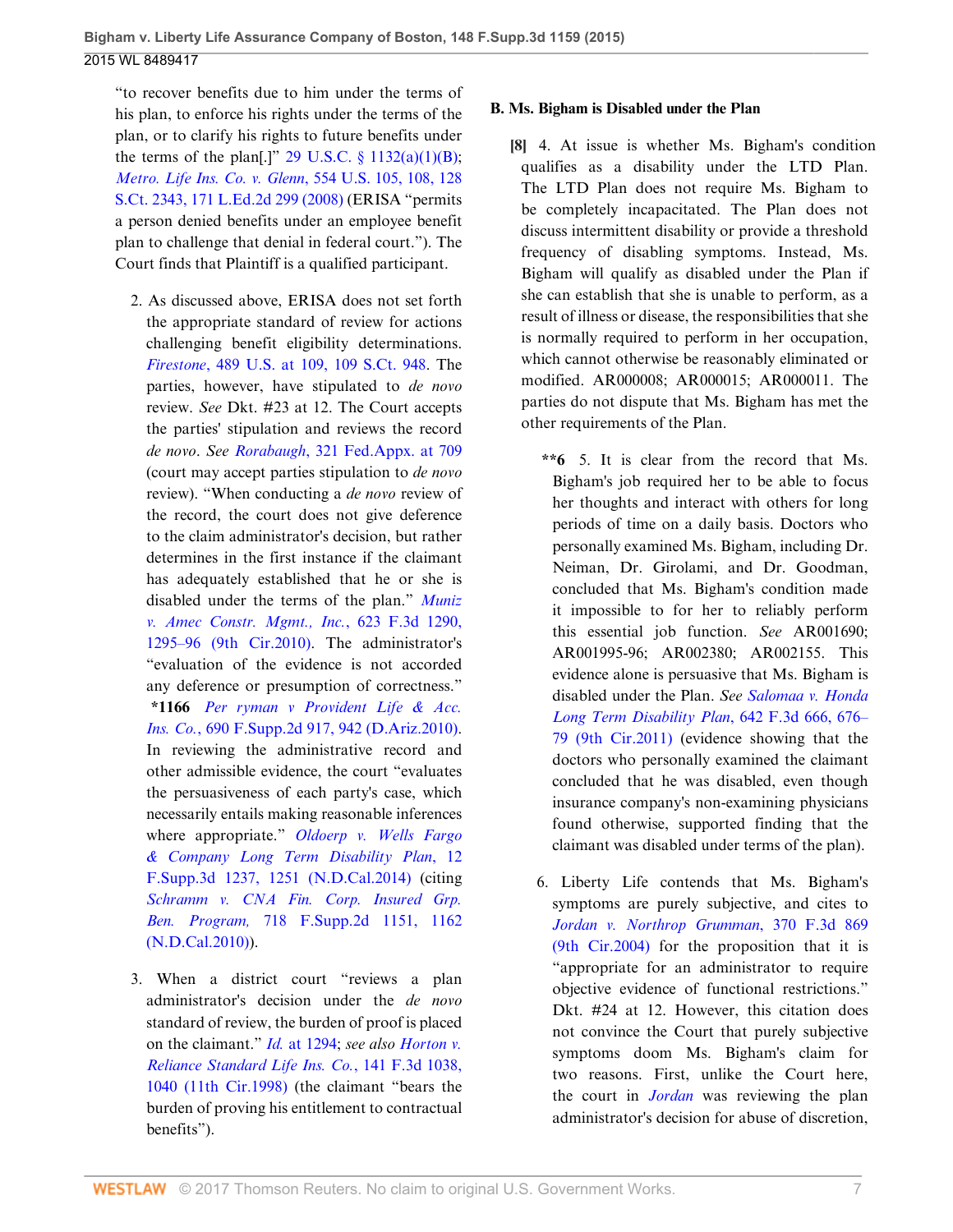not *de novo* review. The Court here is not required to grant any deference to Liberty Life's previous decisions. Second, the court in *[Jordan](http://www.westlaw.com/Link/Document/FullText?findType=Y&serNum=2004531590&pubNum=0000506&originatingDoc=I65954630a08e11e5b10893af99153f48&refType=RP&originationContext=document&vr=3.0&rs=cblt1.0&transitionType=DocumentItem&contextData=(sc.UserEnteredCitation))* did not rule that subjective symptoms are insufficient evidence of disability, it found that the plaintiff in that case failed to **\*1167** provide sufficient medical documentation of functional restrictions:

- "...the administrator asked for evidence that the [fibromyalgia](http://www.westlaw.com/Link/Document/FullText?entityType=disease&entityId=Ic21f0856475411db9765f9243f53508a&originationContext=document&transitionType=DocumentItem&contextData=(sc.Default)&vr=3.0&rs=cblt1.0) she suffered from disabled her from working at her job. MetLife's letter to her doctors acknowledged their diagnosis of [fibromyalgia,](http://www.westlaw.com/Link/Document/FullText?entityType=disease&entityId=Ic21f0856475411db9765f9243f53508a&originationContext=document&transitionType=DocumentItem&contextData=(sc.Default)&vr=3.0&rs=cblt1.0) and asked 'based on her diagnosis ... *what prevented your patient from performing her occupation*' and also asked ;what objective findings *prevented her from performing sedentary work*.' If Jordan's physicians believed that the effects of her [fibromyalgia](http://www.westlaw.com/Link/Document/FullText?entityType=disease&entityId=Ic21f0856475411db9765f9243f53508a&originationContext=document&transitionType=DocumentItem&contextData=(sc.Default)&vr=3.0&rs=cblt1.0) disabled her from performing her occupation, those medical experts could have responded to the administrator's request for further information with at least *some* answer explaining why the illness prevented Jordan from performing her work as a secretary. However, Drs. Reddy and O'Connor merely reiterated their conclusory findings of disability. They did not answer the quite reasonable inquiry of the administrator."
- *Jordan*[, 370 F.3d at 877](http://www.westlaw.com/Link/Document/FullText?findType=Y&serNum=2004531590&pubNum=0000506&originatingDoc=I65954630a08e11e5b10893af99153f48&refType=RP&fi=co_pp_sp_506_877&originationContext=document&vr=3.0&rs=cblt1.0&transitionType=DocumentItem&contextData=(sc.UserEnteredCitation)#co_pp_sp_506_877) (emphasis in original). Here, Ms. Bigham's doctors *did* provide their medical opinions that her condition prevented her from performing her occupation. *See* AR001690; AR001995-96; AR002380; AR002155. Furthermore, subjective symptoms have been found in previous cases to be valuable evidence for a disability claim. *See [Salomaa v. Honda Long](http://www.westlaw.com/Link/Document/FullText?findType=Y&serNum=2025355366&pubNum=0000506&originatingDoc=I65954630a08e11e5b10893af99153f48&refType=RP&fi=co_pp_sp_506_678&originationContext=document&vr=3.0&rs=cblt1.0&transitionType=DocumentItem&contextData=(sc.UserEnteredCitation)#co_pp_sp_506_678) Term Disability Plan*[, 642 F.3d 666, 678 \(9th](http://www.westlaw.com/Link/Document/FullText?findType=Y&serNum=2025355366&pubNum=0000506&originatingDoc=I65954630a08e11e5b10893af99153f48&refType=RP&fi=co_pp_sp_506_678&originationContext=document&vr=3.0&rs=cblt1.0&transitionType=DocumentItem&contextData=(sc.UserEnteredCitation)#co_pp_sp_506_678) [Cir.2011\)](http://www.westlaw.com/Link/Document/FullText?findType=Y&serNum=2025355366&pubNum=0000506&originatingDoc=I65954630a08e11e5b10893af99153f48&refType=RP&fi=co_pp_sp_506_678&originationContext=document&vr=3.0&rs=cblt1.0&transitionType=DocumentItem&contextData=(sc.UserEnteredCitation)#co_pp_sp_506_678) (a disability insurer cannot "condition coverage on proof by objective indicators such as blood tests where the condition is recognized yet no such proof is possible"); *[Saffon v. Wells](http://www.westlaw.com/Link/Document/FullText?findType=Y&serNum=2015801487&pubNum=0000506&originatingDoc=I65954630a08e11e5b10893af99153f48&refType=RP&fi=co_pp_sp_506_872&originationContext=document&vr=3.0&rs=cblt1.0&transitionType=DocumentItem&contextData=(sc.UserEnteredCitation)#co_pp_sp_506_872) [Fargo & Co. Long Term Disability Plan](http://www.westlaw.com/Link/Document/FullText?findType=Y&serNum=2015801487&pubNum=0000506&originatingDoc=I65954630a08e11e5b10893af99153f48&refType=RP&fi=co_pp_sp_506_872&originationContext=document&vr=3.0&rs=cblt1.0&transitionType=DocumentItem&contextData=(sc.UserEnteredCitation)#co_pp_sp_506_872)*, 522 F.3d [863, 872–73 \(9th Cir.2008\)](http://www.westlaw.com/Link/Document/FullText?findType=Y&serNum=2015801487&pubNum=0000506&originatingDoc=I65954630a08e11e5b10893af99153f48&refType=RP&fi=co_pp_sp_506_872&originationContext=document&vr=3.0&rs=cblt1.0&transitionType=DocumentItem&contextData=(sc.UserEnteredCitation)#co_pp_sp_506_872); *[Miles v. Principal Life](http://www.westlaw.com/Link/Document/FullText?findType=Y&serNum=2030869396&pubNum=0000506&originatingDoc=I65954630a08e11e5b10893af99153f48&refType=RP&fi=co_pp_sp_506_486&originationContext=document&vr=3.0&rs=cblt1.0&transitionType=DocumentItem&contextData=(sc.UserEnteredCitation)#co_pp_sp_506_486) Ins. Co.*[, 720 F.3d 472, 486 \(2d Cir.2013\)](http://www.westlaw.com/Link/Document/FullText?findType=Y&serNum=2030869396&pubNum=0000506&originatingDoc=I65954630a08e11e5b10893af99153f48&refType=RP&fi=co_pp_sp_506_486&originationContext=document&vr=3.0&rs=cblt1.0&transitionType=DocumentItem&contextData=(sc.UserEnteredCitation)#co_pp_sp_506_486) ("... [S]ubjective complaints of disabling conditions are not merely evidence of a disability, but are an important factor to be considered in determining disability."). As stated above, it is clear that Ms. Bigham's symptoms prevent her from doing

her job. Liberty Life provides no credible reason to disbelieve the reports of Ms. Bigham or her medical providers regarding her symptoms and their disabling consequences.

- 7. Liberty Life argues that the surveillance footage is "inconsistent" with Ms. Bigham's selfreporting of her pain physical capabilities, and calls into question whether "plaintiff in fact *does* suffer from debilitating pain and fatigue sufficient to preclude her from performing her own occupation..." Dkt. #24 at 12-16 (emphasis in original). Liberty Life acknowledges that Ms. Bigham's medical records indicate that she has good days and bad days, but argues that "one would expect to see some evidence of pain or fatigue in plaintiff's behavior ....[in] the surveillance video ..." *Id.* at 13. Liberty Life argues that:
- **\*\*7** Despite her claimed limitations, plaintiff has walked and stood for a total of 42 minutes without any sign of discomfort, let alone chronic and disabling pain. At no time does plaintiff bend carefully or walk gingerly. She does not grimace or limp. As she walks next to her friend in the dog park it is impossible to tell which individual is fine and which suffers "intractable pain" and "debilitating fatigue."
- *Id.* After reviewing the surveillance footage and the rest of the record, the Court disagrees with Liberty Life's analysis and conclusions. The surveillance footage neither proves nor disproves that Ms. Bigham's documented chronic intractable pain, [fibromyalgia,](http://www.westlaw.com/Link/Document/FullText?entityType=disease&entityId=Ic21f0856475411db9765f9243f53508a&originationContext=document&transitionType=DocumentItem&contextData=(sc.Default)&vr=3.0&rs=cblt1.0) seronegative [spondyloarthropathy](http://www.westlaw.com/Link/Document/FullText?entityType=disease&entityId=Ibe3ff8f0475411db9765f9243f53508a&originationContext=document&transitionType=DocumentItem&contextData=(sc.Default)&vr=3.0&rs=cblt1.0), cervical and **\*1168** [lumbar degenerative disc](http://www.westlaw.com/Link/Document/FullText?entityType=disease&entityId=Iabd576a4475411db9765f9243f53508a&originationContext=document&transitionType=DocumentItem&contextData=(sc.Default)&vr=3.0&rs=cblt1.0) [disease,](http://www.westlaw.com/Link/Document/FullText?entityType=disease&entityId=Iabd576a4475411db9765f9243f53508a&originationContext=document&transitionType=DocumentItem&contextData=(sc.Default)&vr=3.0&rs=cblt1.0) and related conditions prevent her from doing her job. Ms. Bigham has never claimed that she cannot walk or lift a small dog. Indeed, Liberty Life acknowledges that "Plaintiff's doctors reviewed the surveillance and each submitted a declaration that nothing in the video was inconsistent with plaintiff's self-reports." *Id.* at 15. Just because Ms. Bigham did not grimace or limp in this limited window of surveillance does not mean that she is not experiencing significant pain *at the time*, or more importantly, at other times, and frequently. The surveillance footage does not show Ms. Bigham in a workplace setting, or performing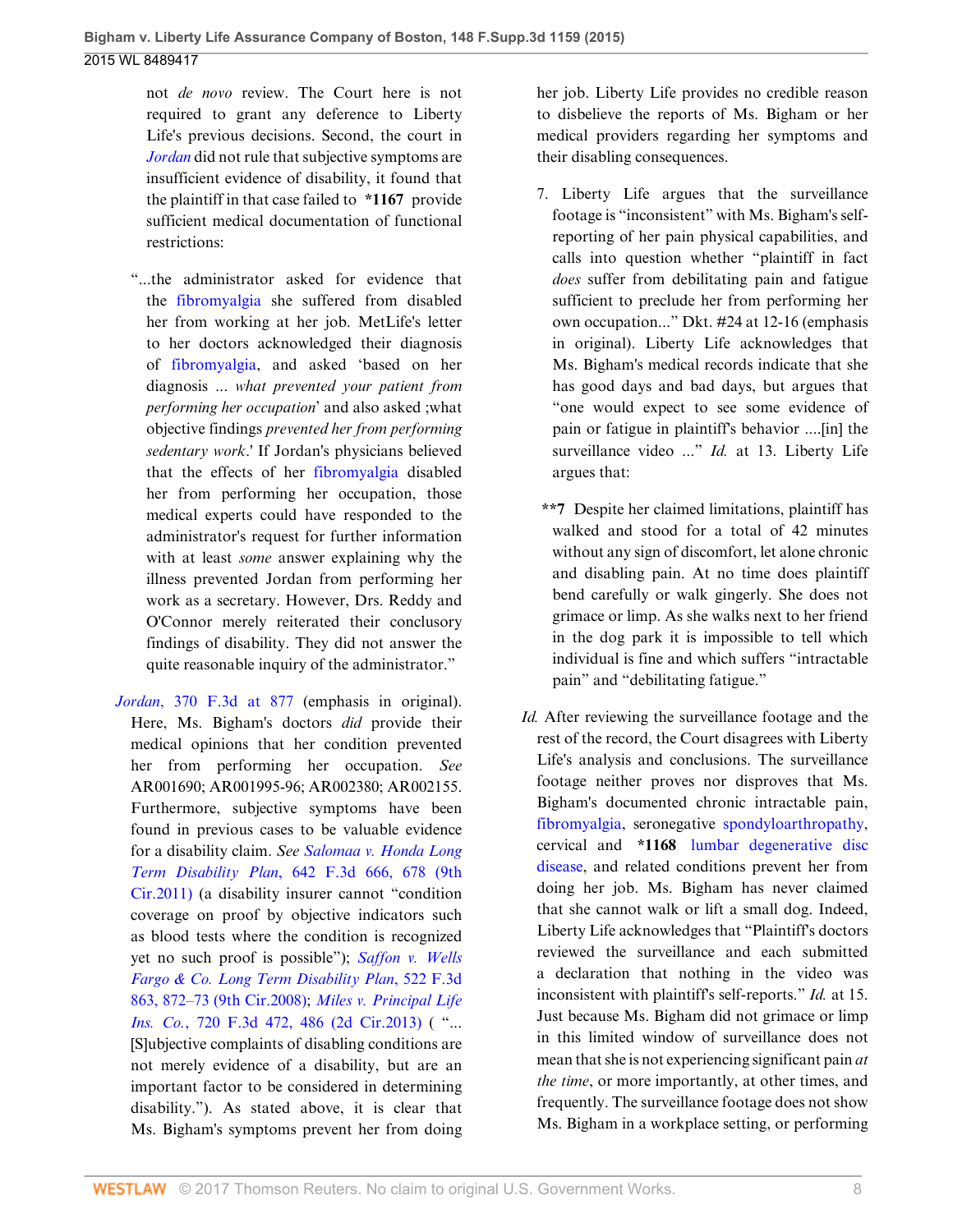any of the complex tasks associated with her prior position at Amazon. Nor does it catch Ms. Bigham in a lie, as implied by Liberty Life in their briefing at Dkt. #24 at 14 ("This is clearly inconsistent with plaintiff's assertion barely two weeks later..."). Ms. Bigham's estimates of her ability to walk 20-30 minutes and stand 5-10 minutes in a day do not deviate substantially from her abilities caught on film—Ms. Bigham is not seen jogging, or walking great distances without pause. Any inconsistency with her estimates is simply insufficient to call into question her credibility and the credibility of her medical providers.

- 8. Given the LTD Plan's definitions of "Disabled," "Sickness," and "Material and Substantial Duties," listed in the Findings of Fact, and based solely on the administrative record, the Court finds that Ms. Bigham was disabled within the meaning of the Plan *at least* during the time period in question—from her first application for STD benefits through end of the administrative record. Without a change in Ms. Bigham's medical condition, there is no reason to conclude that she will not continue to be disabled as defined in the LTD Plan.
- 9. The Court does not have sufficient evidence or argument before it determine whether Ms. Bigham is "unable to perform, with reasonable continuity, the Material and Substantial Duties of.... any occupation that the [employee] is or becomes reasonably fitted by training, education, experience, age, physical and mental capacity." AR000007-08. Ms. Bigham refuses to address this issue, finding it "not relevant here." Dkt. #10 at 3. Liberty Life asserts that Ms. Bigham's 24-month LTD Plan coverage ends on October 8, 2015, after which benefits will only be awarded if she meets this "any occupation" standard. Dkt. #23 at 22. Liberty Life argues that, because it has not had the opportunity to review Ms. Bigham's claim under this standard, the Court should not award benefits beyond 24 months and instead remand to Liberty Life for further consideration. *Id.* The Court agrees and will therefore remand to Liberty Life the issue of extending benefits to Ms. Bigham beyond the 24 month period prescribed for "own occupation" benefits under the Plan.
- <span id="page-8-2"></span><span id="page-8-1"></span><span id="page-8-0"></span>**\*\*8 [\[9](#page-1-3)] [\[10](#page-1-4)] [\[11](#page-1-5)]** 10. A district court may award prejudgment interest in ERISA cases to compensate a plaintiff for the loss she incurred as a result of the defendant's nonpayment of benefits. *[Dishman v. UNUM Life Ins. Co. of](http://www.westlaw.com/Link/Document/FullText?findType=Y&serNum=2001879912&pubNum=0000506&originatingDoc=I65954630a08e11e5b10893af99153f48&refType=RP&fi=co_pp_sp_506_988&originationContext=document&vr=3.0&rs=cblt1.0&transitionType=DocumentItem&contextData=(sc.UserEnteredCitation)#co_pp_sp_506_988) Am.*[, 269 F.3d 974, 988 \(9th Cir.2001\).](http://www.westlaw.com/Link/Document/FullText?findType=Y&serNum=2001879912&pubNum=0000506&originatingDoc=I65954630a08e11e5b10893af99153f48&refType=RP&fi=co_pp_sp_506_988&originationContext=document&vr=3.0&rs=cblt1.0&transitionType=DocumentItem&contextData=(sc.UserEnteredCitation)#co_pp_sp_506_988) Whether to award prejudgment interest "is a question of fairness, lying within the court's sound discretion, to be answered by balancing the equities." *[Shaw v. Int'l Ass'n of Machinists &](http://www.westlaw.com/Link/Document/FullText?findType=Y&serNum=1985102034&pubNum=0000350&originatingDoc=I65954630a08e11e5b10893af99153f48&refType=RP&fi=co_pp_sp_350_1465&originationContext=document&vr=3.0&rs=cblt1.0&transitionType=DocumentItem&contextData=(sc.UserEnteredCitation)#co_pp_sp_350_1465) [Aerospace Workers Pension Plan](http://www.westlaw.com/Link/Document/FullText?findType=Y&serNum=1985102034&pubNum=0000350&originatingDoc=I65954630a08e11e5b10893af99153f48&refType=RP&fi=co_pp_sp_350_1465&originationContext=document&vr=3.0&rs=cblt1.0&transitionType=DocumentItem&contextData=(sc.UserEnteredCitation)#co_pp_sp_350_1465)*, 750 F.2d 1458, [1465 \(9th Cir.1985\)](http://www.westlaw.com/Link/Document/FullText?findType=Y&serNum=1985102034&pubNum=0000350&originatingDoc=I65954630a08e11e5b10893af99153f48&refType=RP&fi=co_pp_sp_350_1465&originationContext=document&vr=3.0&rs=cblt1.0&transitionType=DocumentItem&contextData=(sc.UserEnteredCitation)#co_pp_sp_350_1465) (quoting **\*1169** *[Wessel](http://www.westlaw.com/Link/Document/FullText?findType=Y&serNum=1971108520&pubNum=0000350&originatingDoc=I65954630a08e11e5b10893af99153f48&refType=RP&fi=co_pp_sp_350_284&originationContext=document&vr=3.0&rs=cblt1.0&transitionType=DocumentItem&contextData=(sc.UserEnteredCitation)#co_pp_sp_350_284) v. Buhler*[, 437 F.2d 279, 284 \(9th Cir.1971\)\)](http://www.westlaw.com/Link/Document/FullText?findType=Y&serNum=1971108520&pubNum=0000350&originatingDoc=I65954630a08e11e5b10893af99153f48&refType=RP&fi=co_pp_sp_350_284&originationContext=document&vr=3.0&rs=cblt1.0&transitionType=DocumentItem&contextData=(sc.UserEnteredCitation)#co_pp_sp_350_284). Generally, "the interest rate prescribed for post-judgment interest under [28 U.S.C. § 1961](http://www.westlaw.com/Link/Document/FullText?findType=L&pubNum=1000546&cite=28USCAS1961&originatingDoc=I65954630a08e11e5b10893af99153f48&refType=LQ&originationContext=document&vr=3.0&rs=cblt1.0&transitionType=DocumentItem&contextData=(sc.UserEnteredCitation)) is appropriate for fixing the rate of prejudgment interest unless the trial judge finds, on substantial evidence, that the equities of that particular case require a different rate." *[Rabbat](http://www.westlaw.com/Link/Document/FullText?findType=Y&serNum=2028757653&pubNum=0004637&originatingDoc=I65954630a08e11e5b10893af99153f48&refType=RP&fi=co_pp_sp_4637_1323&originationContext=document&vr=3.0&rs=cblt1.0&transitionType=DocumentItem&contextData=(sc.UserEnteredCitation)#co_pp_sp_4637_1323)*, [894 F.Supp.2d at 1323](http://www.westlaw.com/Link/Document/FullText?findType=Y&serNum=2028757653&pubNum=0004637&originatingDoc=I65954630a08e11e5b10893af99153f48&refType=RP&fi=co_pp_sp_4637_1323&originationContext=document&vr=3.0&rs=cblt1.0&transitionType=DocumentItem&contextData=(sc.UserEnteredCitation)#co_pp_sp_4637_1323) (quoting *[Blankenship v.](http://www.westlaw.com/Link/Document/FullText?findType=Y&serNum=2012282883&pubNum=0000506&originatingDoc=I65954630a08e11e5b10893af99153f48&refType=RP&fi=co_pp_sp_506_628&originationContext=document&vr=3.0&rs=cblt1.0&transitionType=DocumentItem&contextData=(sc.UserEnteredCitation)#co_pp_sp_506_628) [Liberty Life Assur. Co. of Boston](http://www.westlaw.com/Link/Document/FullText?findType=Y&serNum=2012282883&pubNum=0000506&originatingDoc=I65954630a08e11e5b10893af99153f48&refType=RP&fi=co_pp_sp_506_628&originationContext=document&vr=3.0&rs=cblt1.0&transitionType=DocumentItem&contextData=(sc.UserEnteredCitation)#co_pp_sp_506_628)*, 486 F.3d 620, [628 \(9th Cir.2007\)\)](http://www.westlaw.com/Link/Document/FullText?findType=Y&serNum=2012282883&pubNum=0000506&originatingDoc=I65954630a08e11e5b10893af99153f48&refType=RP&fi=co_pp_sp_506_628&originationContext=document&vr=3.0&rs=cblt1.0&transitionType=DocumentItem&contextData=(sc.UserEnteredCitation)#co_pp_sp_506_628).
- <span id="page-8-3"></span>**[\[12](#page-2-0)]** 11. Plaintiff is entitled to receive longterm disability benefits from the beginning of her eligibility through the 24-month period prescribed in the Plan, to recover pre-judgment interest on those unpaid benefits consistent with the rate prescribed for post-judgment interest under [28 U.S.C. § 1961,](http://www.westlaw.com/Link/Document/FullText?findType=L&pubNum=1000546&cite=28USCAS1961&originatingDoc=I65954630a08e11e5b10893af99153f48&refType=LQ&originationContext=document&vr=3.0&rs=cblt1.0&transitionType=DocumentItem&contextData=(sc.UserEnteredCitation)) and to recover her attorney's fees and costs pursuant to [29 U.S.C.](http://www.westlaw.com/Link/Document/FullText?findType=L&pubNum=1000546&cite=29USCAS1132&originatingDoc=I65954630a08e11e5b10893af99153f48&refType=SP&originationContext=document&vr=3.0&rs=cblt1.0&transitionType=DocumentItem&contextData=(sc.UserEnteredCitation)#co_pp_4d690000c9482)  $§ 1132(g)(1).$

# **V. CONCLUSION**

Having reviewed Plaintiff's and Defendant's cross motions, the responses in opposition thereto and replies in support thereof, the Court hereby FINDS and ORDERS:

- 1) Defendant's Motion for Judgment under [Federal](http://www.westlaw.com/Link/Document/FullText?findType=L&pubNum=1000600&cite=USFRCPR52&originatingDoc=I65954630a08e11e5b10893af99153f48&refType=LQ&originationContext=document&vr=3.0&rs=cblt1.0&transitionType=DocumentItem&contextData=(sc.UserEnteredCitation)) [Rule of Civil Procedure 52](http://www.westlaw.com/Link/Document/FullText?findType=L&pubNum=1000600&cite=USFRCPR52&originatingDoc=I65954630a08e11e5b10893af99153f48&refType=LQ&originationContext=document&vr=3.0&rs=cblt1.0&transitionType=DocumentItem&contextData=(sc.UserEnteredCitation)) (Dkt. #24) is DENIED.
- 2) Plaintiff's Motion for Judgment under [Federal Rule](http://www.westlaw.com/Link/Document/FullText?findType=L&pubNum=1000600&cite=USFRCPR52&originatingDoc=I65954630a08e11e5b10893af99153f48&refType=LQ&originationContext=document&vr=3.0&rs=cblt1.0&transitionType=DocumentItem&contextData=(sc.UserEnteredCitation)) [of Civil Procedure 52](http://www.westlaw.com/Link/Document/FullText?findType=L&pubNum=1000600&cite=USFRCPR52&originatingDoc=I65954630a08e11e5b10893af99153f48&refType=LQ&originationContext=document&vr=3.0&rs=cblt1.0&transitionType=DocumentItem&contextData=(sc.UserEnteredCitation)) (Dkt. #10) is GRANTED. Plaintiff is entitled to receive long-term disability benefits from the beginning of her eligibility through the 24-month period prescribed in the LTD Plan, to recover pre-judgment interest on those unpaid benefits, and to recover attorney's fees and costs.